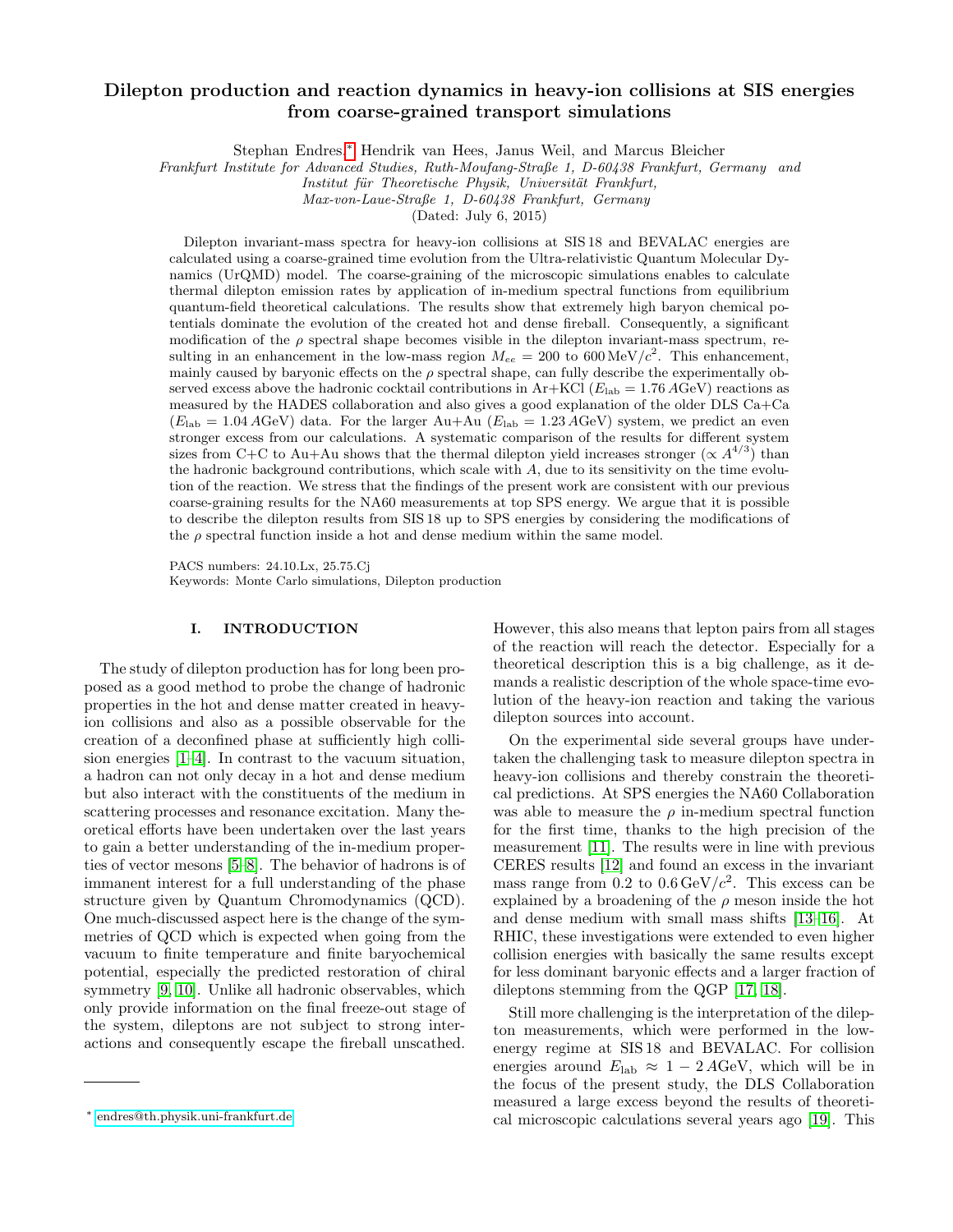disagreement between experiment and theory was called the "DLS puzzle". In consequence, it triggered further experimental and theoretical investigations. Recently, the HADES experiment confirmed the former DLS results with a higher precision [\[20](#page-14-0)[–23\]](#page-14-1). Although the theoretical microscopic models have been largely improved and extended since this time [\[24–](#page-14-2)[29\]](#page-14-3), a full and unambiguous description of the data has not yet been found. A satisfying answer is complicated by the fact that at such low energies a large number of processes contributes to the dilepton production, for which many parameters (like cross-sections, branching ratios, etc.) are not wellknown. In addition interference effects are posing serious problems for transport Monte-Carlo simulations based on the evolution of phase-space densities. Here future measurements, for example in pion induced reactions as conducted by HADES, could give better constraints for the various parameters and reduce the uncertainty of the different contributions [\[30\]](#page-14-4). In any case, a full description of in-medium effects via off-shell dynamics or multiparticle interactions at high densities remains a difficult task, although some investigations on these issues have been conducted successfully [\[25,](#page-14-5) [31](#page-14-6)[–37\]](#page-14-7).

Besides the microscopic transport models, there exist also macroscopic approaches describing the evolution of the heavy-ion collision in terms of its thermodynamic properties. At high collision energies, i.e. at SPS or RHIC, a thermal calculation of dilepton emission is often applied, where a fireball expansion or a hydrodynamic calculation is used to model the bulk evolution of the system, while the dilepton emission is calculated using spectral functions at a given T and  $\mu$ <sub>B</sub> [\[13,](#page-13-8) [15,](#page-13-13) [38–](#page-14-8)[40\]](#page-14-9). But this approach works only if the collision energy is high enough. The application at  $E_{\text{lab}} \approx 1.2 \text{ AGeV}$  is hardly reliable.

However, there are no reasons why a macroscopic description of the reaction dynamics should not be possible at SIS 18 and BEVALAC energies, provided one can extract realistic values of energy and baryon density and, in consequence, temperature and baryochemical potential. On the contrary, due the the expected high values of the baryon chemical potential, a study of the thermal properties of the system and the influence on the spectral shape of vector mesons might be very instructive. In the present work we argue that it is possible to obtain realistic values of T and  $\mu_{\rm B}$  from microscopic calculations, provided one uses a large ensemble of events and averages over them (i.e. one "coarse-grains" the results) to obtain a locally smooth phase-space distribution. This ansatz, which was first presented and applied for the calculation of dilepton and photon spectra in [\[41\]](#page-14-10), constitutes a compromise between (non-equilibrium) microscopic transport simulations and the calculation of dilepton emission with (equilibrium) spectral functions.

The same model was described in detail in [\[16\]](#page-13-9) and already successfully applied to investigate dilepton production at SPS energies [\[42,](#page-14-11) [43\]](#page-14-12). The ansatz is used basically unchanged for the present low-energy study. The only important extension is the implementation of the in-medium spectral function for the  $\omega$  meson. While for the NA60 results the cocktail contribution of the  $\omega$  was already subtracted from the thermal dilepton spectra, for comparing our calculations to the experimental HADES and DLS results a full description of the  $\omega$  contribution is required. Furthermore, the high baryon densities and slow evolution of the system increase the significance of its medium modifications at the energies considered here.

Note that we focus the present investigation on the larger systems Ar+KCl and Au+Au, where local thermalization can be assumed due to the size of the hot and dense fireball. For the smaller C+C system, which was also studied by HADES and DLS (in nearly minimum bias reactions), one finds that the average number of NN-collisions is so small that the assumption of a local thermalization is questionable. Furthermore, the experimental results indicate that the C+C dilepton spectra can be interpreted as the superposition of the underlying  $p+p$  and  $p+p$  collisions without any significant inmedium effects [\[22\]](#page-14-13). (However, when studying the effect of the system size on the dilepton production we will also consider central C+C collisions later on for completeness.)

This paper is organized as follows. Section [II](#page-1-0) gives an introduction to the model and an overview of the different contributions considered for the calculation. Section [III](#page-6-0) then presents the results for the thermodynamic evolution of the reaction (Sec. [III A\)](#page-6-1) and the resulting dilepton spectra (Sec. [III B\)](#page-7-0), furthermore the effect of the system size and fireball lifetime on the thermal dilepton yield is studied (Sec. [III C\)](#page-10-0). Finally, conclusions are drawn and an outlook to future studies is given in section [IV.](#page-12-0)

# <span id="page-1-0"></span>II. THE MODEL

The full theoretical description of the dilepton spectra requires to consider a large number of different production processes. At SIS energies, all dileptons stem from hadronic sources, in contrast to the situation at SPS, RHIC or LHC energies, where a significant contribution is assumed to come from  $q\bar{q}$ -annihilation in the quark-gluon plasma [\[44\]](#page-14-14). In general one can distinguish between two different hadronic contributions, such from long-lived particles (especially  $\pi$  and  $\eta$  mesons) and those from the short-lived light vector mesons (mainly  $\rho$ , but also  $\omega$  and  $\phi$ ). The former have a life time which is significantly larger than the duration of the hot and dense stage in a heavy-ion collision. Consequently, almost all of the decays of the long-lived mesons into lepton pairs will happen in the vacuum, i.e., no modification of the spectral shape is expected for those contributions. In contrast the latter mesons have a short life time and will therefore decay to a significant amount inside the fireball and their spectral properties are altered by the medium.

These differences are also significant for our approach. For the  $\pi$  and  $\eta$  meson contribution it is neither nec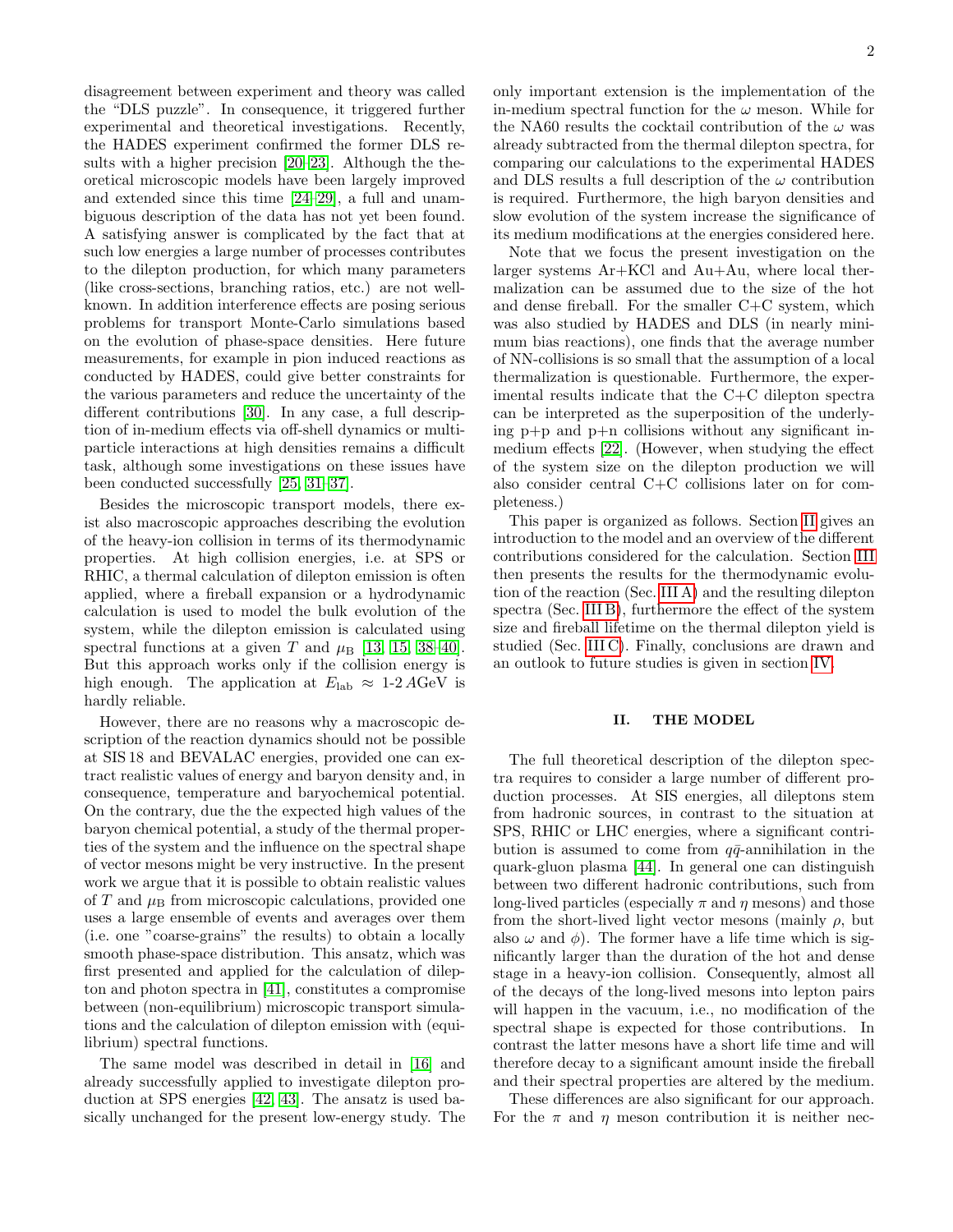essary nor adequate to calculate thermal dilepton emission. The yields of these hadrons are determined directly from calculations with the UrQMD transport approach. For the  $\rho$  and the  $\omega$ , however, we calculate the thermal emission from coarse-grained transport simulations by application of in-medium spectral functions. Here the influence of the space-time evolution of the fireball is immanent, as the spectral shape will largely depend on the values of temperature T and baryon chemical potential  $\mu_{\rm B}$ . Although for the  $\phi$  some medium-modifications of the spectral shape are predicted as well, we here skip a full thermal calculation for the present investigation. On the one hand,  $\phi$  production is strongly suppressed at the low energies considered here and will therefore hardly give any significant contribution to the invariant mass spectrum, on the other hand the predicted medium effects are rather small. Consequently, the  $\phi$  contribution is directly extracted from the UrQMD calculations, as applied for the  $\pi$  and  $\eta$ . At higher invariant dilepton masses, i.e. mainly above 1  $\text{GeV}/c^2$ , also multi-pion states in form of broad resonances influence the dilepton production. This contribution is also calculated as thermal emission.

The underlying model for all our considerations is the Ultra-relativistic Quantum Molecular Dynamics approach (UrQMD), which is a non-equilibrium cascade model [\[45](#page-14-15)[–48\]](#page-14-16). It includes all relevant hadronic resonances up to a mass of  $2.2 \,\text{GeV}/c^2$ . The model gives an effective solution to the Boltzmann equation. The hadrons are propagated on classical trajectories and can interact in form of elastic and inelastic scatterings. Production of new particles via resonance formation (e.g.,  $\pi + \pi \rightarrow \rho$  or the decay of resonances in form of  $\Delta \rightarrow N + \pi$ . String excitation is possible for hadron- $\Delta \rightarrow N + \pi$ . String excitation is possible for nadron-<br>hadron collisions with  $\sqrt{s} > 3$  GeV but is negligible in the SIS energy regime considered here.

# A. Coarse-Grained Contributions

For the calculation of thermal emission rates by applying in-medium spectral functions, one needs to extract the local thermodynamic properties from the UrQMD simulations. To obtain a phase-space distribution that is sufficiently smooth in a small volume  $\Delta V$  around each point in space-time, we simulate a large ensemble of events. A grid of space-time cells with  $\Delta x = \Delta y = \Delta z =$  $0.7 - 0.8$  fm and  $\Delta t = 0.6$  fm/c is set up and the energymomentum tensor  $T_{\mu\nu}$  as well as the net-baryon four-flow  $j^{\text{B}}_{\mu}$  are determined in each of these cells as

$$
T^{\mu\nu} = \int d^3p \frac{p^{\mu}p^{\nu}}{p^0} f(\vec{x}, \vec{p}, t) = \frac{1}{\Delta V} \left\langle \sum_{i=1}^{N_h \in \Delta V} \frac{p_i^{\mu} \cdot p_i^{\nu}}{p_i^0} \right\rangle,
$$
  

$$
j_B^{\mu} = \int d^3p \frac{p^{\mu}}{p^0} f_B(\vec{x}, \vec{p}, t) = \frac{1}{\Delta V} \left\langle \sum_{i=1}^{N_{\rm B}} \sum_{j=1}^{\infty} \pm \frac{p_i^{\mu}}{p_i^0} \right\rangle.
$$
 (1)

The rest frame according to Eckart [\[49\]](#page-14-17) can be found by performing a Lorentz boost such that the baryon flow vanishes in the cell, i.e.  $\vec{j}_B = 0$ . In the Eckart frame we extract the energy density  $\epsilon$  and baryon density  $\rho_B$  as an input to obtain the temperature  $T$  and baryon chemical potential  $\mu$ <sub>B</sub> by applying an equation of state. At SIS energies it is sufficient to use a hadron-resonance gas (HG-EoS) [\[50\]](#page-14-18). This HG-EoS includes the same degrees of freedom as the UrQMD model.

It is important to bear in mind that the procedure as described above assumes local (isotropic) equilibrium in the cell. In macroscopic descriptions of heavy-ion collisions kinetic and chemical equilibrium is usually introduced as an ad-hoc assumption. However, we extract the thermal properties from a transport (i.e. nonequilibrium) approach which has effects as viscosity and heat conduction. Although the creation of an approximately equilibrated stage is usually considered to happen on extremely short time scales after the beginning of the collision, it is difficult to prove the creation of thermal and chemical equilibrium explicitly. Previous studies comparing UrQMD calculations with the results from the statistical thermal model showed that it might take up to 8-10  $\text{fm}/c$  before one can assume the system to be in approximate kinetic and chemical equilibrium on a global scale [\[51,](#page-14-19) [52\]](#page-14-20). For practical reasons we use the momentum-space anisotropy to characterize to which degree the local kinetic equilibrium is constituted in the present study. Here, the coarse-grained microscopic transport calculations show a significant deviation from equilibrium in form of large pressure differences between the longitudinal and transverse components of the energy momentum tensor at the beginning of the reaction: During the first few  $\text{fm}/c$  the longitudinal pressure is significantly larger than the transverse pressures, which is mainly due to the deposition of high longitudinal momenta from the colliding nuclei. It has been suggested that in this case one can determine realistic values for the energy density by using a generalized equation of state [\[53,](#page-14-21) [54\]](#page-14-22) where

$$
\varepsilon_{\text{real}} = \frac{\varepsilon}{r(x)}.\tag{2}
$$

For a system with Boltzmann-type pressure anisotropies the relaxation function  $r(x)$  takes the form

$$
r(x) = \begin{cases} \frac{x^{-1/3}}{2} \left( 1 + \frac{x \arctan\sqrt{1-x}}{\sqrt{1-x}} \right) \text{ for } x \le 1\\ \frac{x^{-1/3}}{2} \left( 1 + \frac{x \arctan\sqrt{x-1}}{\sqrt{x-1}} \right) \text{ for } x \ge 1 \end{cases}, \quad (3)
$$

where  $x = (P_{\parallel}/P_{\perp})^{3/4}$  denotes the pressure anisotropy. With this result we can extract meaningful energy densities from the coarse-grained distributions also in the very early stage of the reaction, as has already been shown in [\[16\]](#page-13-9).

With the values of T and  $\mu$ <sub>B</sub> known for all cells, the calculation of the thermal dilepton emission is straight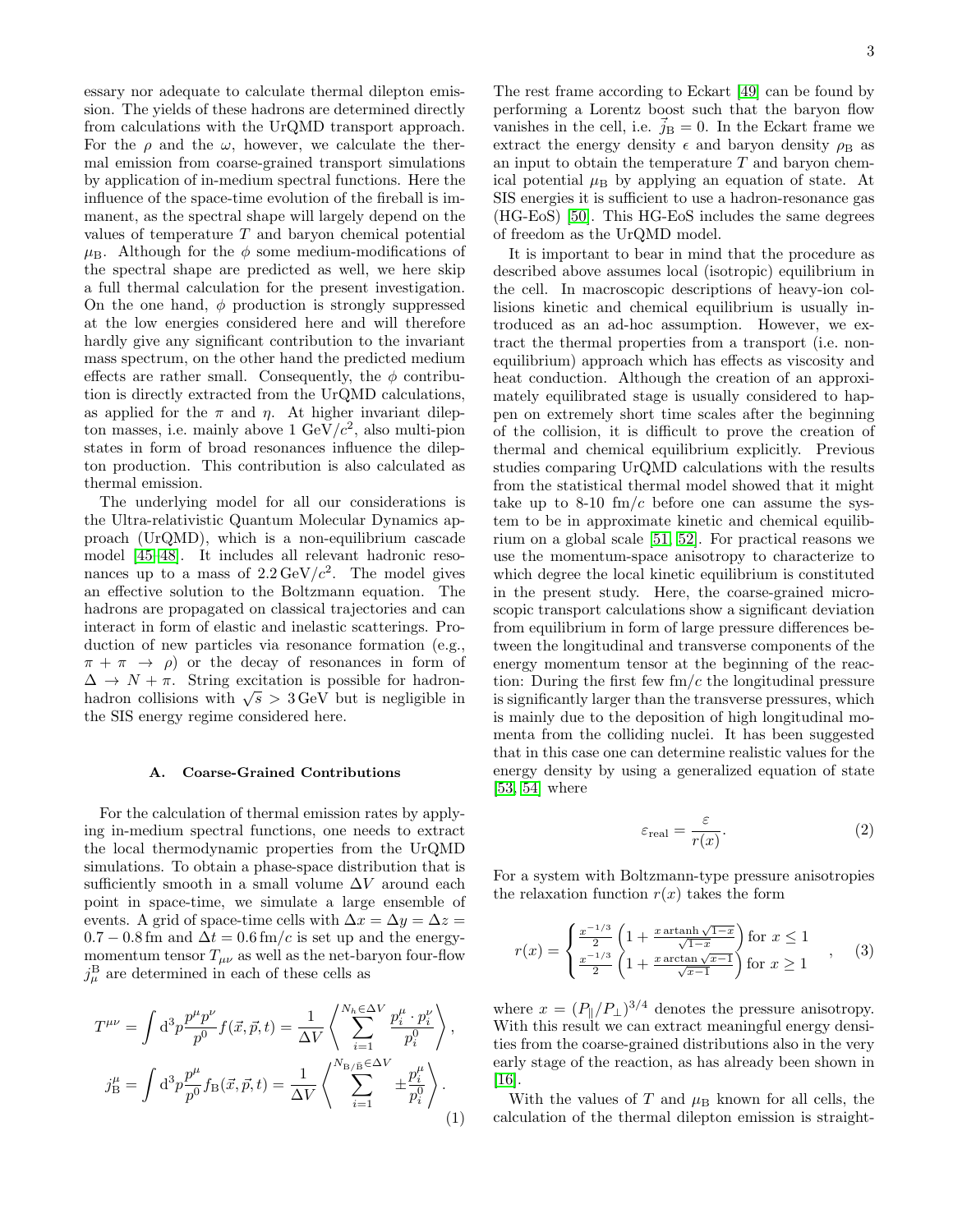<span id="page-3-0"></span>forward [\[7,](#page-13-14) [55\]](#page-14-23) and takes the form

$$
\frac{dN_{ll}}{d^4x d^4q} = -\frac{\alpha_{em}^2 L(M)}{\pi^3 M^2} f^{B}(q \cdot U; T)
$$
\n
$$
\times \text{Im } \Pi_{em}^{(\text{ret})}(M, \vec{q}; \mu_B, T)
$$
\n(4)

with the Bose distribution function  $f^B$  and the lepton phase-space  $L(M)$ , while M and q denote the invariant mass and the momentum of the lepton pair, respectively, and  $\alpha_{em}$  is the electromagnetic coupling constant. The relevant physical quantity is the retarded electromagnetic current-current correlator  $\Pi_{\rm em}^{\rm (ret)}$  which contains all the information on the medium effects of the spectral function.

Note that equation [\(4\)](#page-3-0) is derived for the case of full chemical equilibrium, which requires all chemical potentials of non-conserved charges to be zero. Similar to the kinetic anisotropies at the beginning of the reaction, also deviations from the chemical equilibrium composition of the system appear at the early stages of transport simulations. Especially an overpopulation of pions is observed here, which dominates the evolution for a significant period of time [\[56\]](#page-14-24). The appearance of a finite pion chemical potential  $\mu_{\pi}$  was explained by the large initial production of pions and their long relaxation time [\[57,](#page-14-25) [58\]](#page-14-26). This is of particular importance for the present study since a finite chemical potential  $\mu_{\pi}$  was considered to have a significant influence on the thermal dilepton emission rates by its influence on the  $\pi$ - $\rho$  interactions [\[59,](#page-14-27) [60\]](#page-14-28). For the present calculations, we extract the pion chemical potential in Boltzmann approximation for each cell and consider its effect on the thermal dilepton emission (i) in form of its direct influence on the spectral functions and (ii) as additional fugacity factor, which will show up in equation [\(4\)](#page-3-0) for the chemical non-equilibrium case.

In the following the different thermal contributions which are considered for the present study are discussed.

#### 1. Thermal  $\rho$  and  $\omega$  Emission

Several approaches for the description of in-medium effects on vector mesons exist. However, a full description of the different effects that influence the spectral shape in a hot and dense medium are highly non-trivial, and there are only a few calculations that include both the effects of finite temperature and density. E.g. in Ref. [\[61\]](#page-14-29) the in-medium spectral functions were determined using empirical scattering amplitudes. However, this spectral function is calculated in low-density approximation for a weakly interacting pion-nucleon gas and tested only up to densities of  $2\rho_0$ . The application of this approach is therefore questionable for the situation at SIS energies where very high net baryon densities are reached.

In the present work a calculation from hadronic manybody theory [\[62–](#page-14-30)[65\]](#page-14-31) is applied, which has proven to successfully describe the dilepton spectra at SPS and RHIC energies [\[14,](#page-13-15) [66\]](#page-14-32). In the medium, three different contributions to the self-energy of the  $\rho$  are taken into account here. These are

- (a) the modification of the pion cloud of the  $\rho$  meson by particle-hole and  $\Delta$ -hole excitations in the medium,
- (b) scattering with mesons  $(M = \pi, K, \overline{K}, \rho)$  and
- (c) scattering with the most abundant baryon resonances  $(B = N, \Delta_{1232}, N^*_{1440}, \dots).$

The in-medium propagator consequently takes the form

$$
D_{\rho} = \frac{1}{M^2 - m_{\rho}^2 - \Sigma_{\rho \pi \pi} - \Sigma_{\rho M} - \Sigma_{\rho B}}.
$$
 (5)

The  $\omega$  spectral function [\[66\]](#page-14-32) is similarly constructed. However, here the situation is more complicated as the  $\omega$  is basically a three-pion state, and the vacuum self energy is given by decays into  $\rho \pi$  or  $3\pi$ . The full in-medium propagator reads

$$
D_{\omega} = [M^2 - m_{\omega}^2 + i m_{\omega} (\Gamma_{3\pi} + \Gamma_{\rho\pi} + \Gamma_{\omega\pi \to \pi\pi})
$$
  

$$
- \Sigma_{\omega\pi b_1} - \Sigma_{\omega B}]^{-1}.
$$
 (6)

It includes the following contributions:

- (a)  $\omega \to \rho \pi$  decays including the corrections from the medium-modified  $\rho$  spectral function,
- (b) the direct  $\omega \to 3\pi$  decays,
- (c)  $\omega \pi \rightarrow \pi \pi$  inelastic scattering,
- (d)  $\omega \pi \rightarrow b_1$  resonance scattering and
- (e)  $\omega N \rightarrow N_{(1520)}$ ,  $N_{(1650)}$  resonance scattering at an effective nucleon density  $\rho_{\text{eff}}$ .

To take into account the off-equilibrium of the pions an additional fugacity factor is introduced in equation [\(4\)](#page-3-0), as already explained above. In one-loop approximation, for the thermal  $\rho$  and  $\omega$  emission one obtains an additional overall fugacity factor [\[7\]](#page-13-14)

$$
z_{\pi}^{n} = e^{n\mu_{\pi}/T}.
$$
 (7)

The exponent  $n$  hereby takes the value 2 in case of the  $\rho$  emission and 3 for the  $\omega$  contribution [\[13\]](#page-13-8). The final yield is then calculated according to

$$
\frac{dN_{e^{+}e^{-}}}{dM} = \Delta x^{4} \int \frac{d^{3}p}{p_{0}} \frac{dN_{e^{+}e^{-}}}{d^{4}x d^{4}p} z_{\pi}^{n}.
$$
 (8)

Note that the four-volume  $\Delta x^4 = \Delta t \Delta V$  of the cell is an invariant quantity and therefore the same in all reference frames.

As it is not reasonable or possible to calculate thermal dilepton emission for all cells (e.g., due to low temperature) we also include a non-thermal ("freeze-out") contribution for the  $\rho$  and  $\omega$  meson. Those dileptons are directly extracted from the UrQMD calculations (for details see section [II B 3\)](#page-4-0).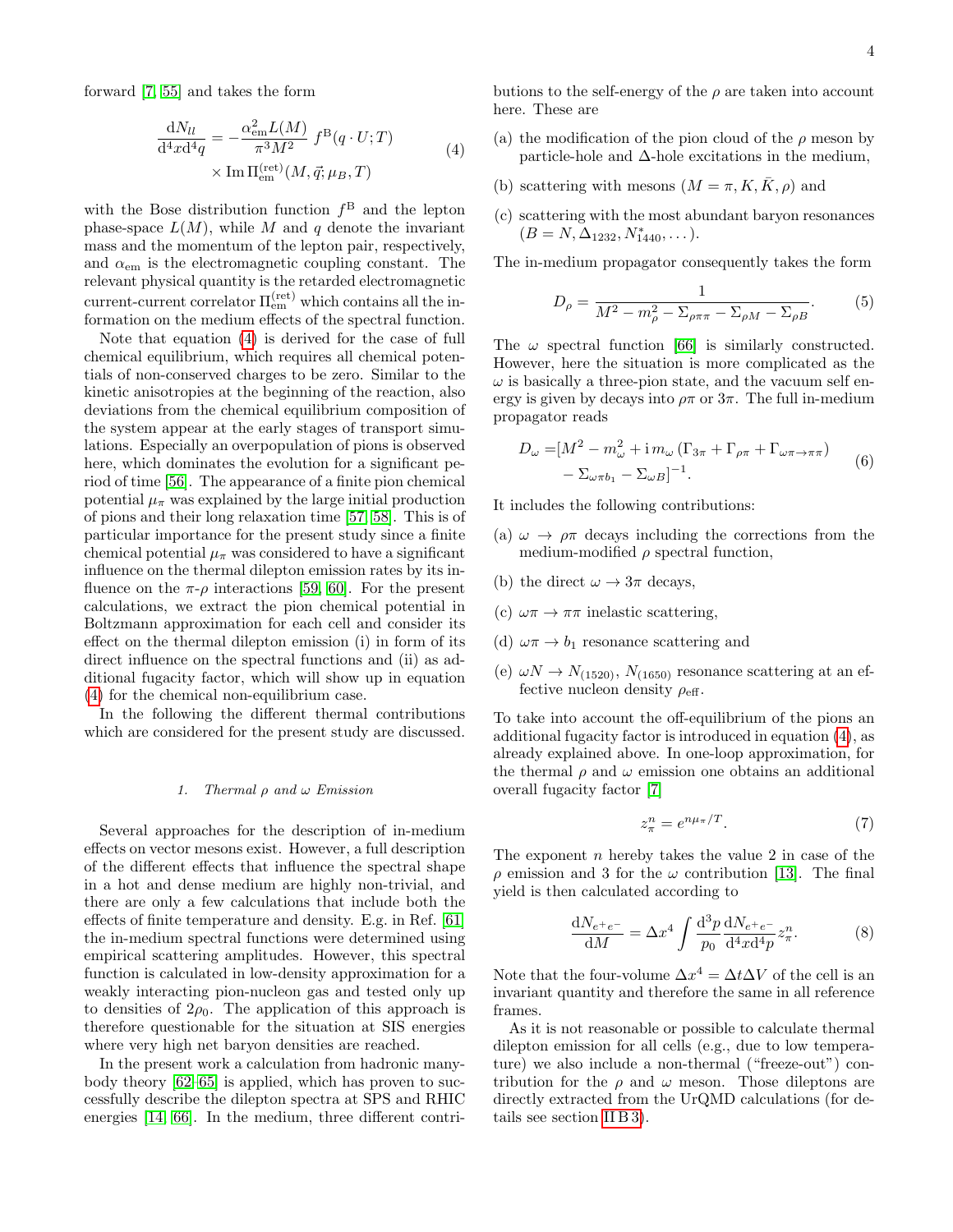### 2. Multi-π Contribution

Although it is known from previous theoretical investigations at higher collision energies that the multipion contribution plays a significant role only for masses greater than  $1 \,\text{GeV}/c^2$ , which is mostly beyond the kinematic limit of dilepton production at SIS energies, we include this contribution for completeness. Here the same description as developed in [\[13,](#page-13-8) [14\]](#page-13-15) is applied which uses chiral reduction techniques for the case of the chiral limit [\[67\]](#page-14-33). This leads to a chiral mixing of the isovector part of the vector and axial-vector correlators. The isovectorvector current correlation function takes the form

$$
\Pi_V(p) = (1 - \varepsilon) z_\pi^4 \Pi_{V,4\pi}^{\text{vac}} + \frac{\varepsilon}{2} z_\pi^3 \Pi_{A,3\pi}^{\text{vac}} + \frac{\varepsilon}{2} (z_\pi^4 + z_\pi^5) \Pi_{A,5\pi}^{\text{vac}}, \tag{9}
$$

where  $\hat{\varepsilon}$  denotes the mixing parameter which depends on temperature, critical temperature and the pion chemical potential. The result is an admixture of three-pion and five-pion axial-vector pieces on the vector four-pion part. Once again, as in case of the  $\rho$  and  $\omega$  spectral functions, the effect of a finite pion chemical potential also enters in form of a fugacity factor  $z_{\pi}^n$  with  $n = 3, 4, 5$  denoting the pion multiplicity of the corresponding state. Note that the two-pion and the three-pion piece corresponding to the decay  $a_1 \rightarrow \rho + \pi$  are already included in the  $\rho$ spectral function and are therefore not considered for the multi-pion contribution.

#### B. Transport Contributions

#### 1.  $\pi$  and  $\eta$  Dalitz Decay

The  $\pi^0$  and the  $\eta$  pseudo-scalar mesons can both decay into a lepton pair via the Dalitz decays

$$
\pi^0 \to \gamma l^+ l^-, \quad \eta \to \gamma l^+ l^-.
$$
 (10)

Following the scheme presented in [\[27\]](#page-14-34), we treat this decay as a two-step process: First the decay of the pseudoscalar meson into a photon  $\gamma$  and a virtual photon  $\gamma^*$ and the following electromagnetic conversion of the  $\gamma^*$ into a lepton pair [\[68\]](#page-14-35). The width of the meson decaying into a photon and a virtual photon can be related to the radiative decay width. The full expression then takes the form

<span id="page-4-3"></span>
$$
\frac{\mathrm{d}\Gamma_{M\to\gamma l^+l^-}}{\mathrm{d}M^2} = 2\Gamma_{M\to 2\gamma} \left(1 - \frac{M^2}{m_M^2}\right)^3 \times |F_{M\gamma\gamma^*}(M^2)|^2 \frac{\alpha_{em}}{3\pi M^2} L(M). \tag{11}
$$

With the lepton phase space  $L(M)$  and the form factor  $F_{P\gamma\gamma^*}(M^2)$ . Here we use the form factors as obtained from fits to experimental data, which are in very good agreement with the values as predicted by the Vector Dominance Model [\[68\]](#page-14-35):

$$
F_{\pi^0 \gamma \gamma^*}(M^2) = 1 + b_{\pi^0} M^2,
$$
  
\n
$$
F_{\eta \gamma \gamma^*}(M^2) = \left(1 - \frac{M^2}{\Lambda_\eta^2}\right)^{-2},
$$
\n(12)

with  $b_{\pi^0} = 5.5 \,\text{GeV}^{-2}$  and  $\Lambda_{\eta} = 0.72 \,\text{GeV}$ . Note that for this contribution, we only consider those particles from the final freeze-out of the calculation, neglecting all  $\pi$ and  $\eta$  which are reabsorbed during the evolution of the collision.

# <span id="page-4-1"></span>2. φ Direct Decay

The width for the direct decays of the vector mesons can be determined via [\[69\]](#page-14-36)

<span id="page-4-2"></span>
$$
\Gamma_{V \to ll}(M) = \frac{\Gamma_{V \to ll}(m_V)}{m_V} \frac{m_V^4}{M^3} L(M). \tag{13}
$$

For the branching ratio at the meson pole mass  $m_V$  we use the value from the particle data group,  $\Gamma_{\phi \to ee} (m_V)/\Gamma_{\text{tot}} = 2.95 \cdot 10^{-4}$  [\[70\]](#page-14-37).

An important difference compared to the procedure for the long-lived pseudo-scalar mesons is the assumption that the  $\phi$  mesons continuously emit dileptons over their lifetime [\[71\]](#page-14-38). That means, we track the time of production and the decay (or absorption) of the  $\phi$  and integrate over the corresponding lifetime in the particle's rest frame.

 $\mathbf{v}$ 

<span id="page-4-4"></span>
$$
\frac{\mathrm{d}N_{ll}}{\mathrm{d}M} = \frac{\Delta N_{ll}}{\Delta M} = \sum_{i=1}^{N_{\Delta M}} \sum_{j=1}^{N_{\rho}} \int_{t_i}^{t_f} \frac{\mathrm{d}t}{\gamma_V} \frac{\Gamma_{V \to ll}(M)}{\Delta M}.
$$
 (14)

The factor  $\gamma_V$  is here introduced to account for the relativistic time dilation in the computational frame compared to the vector mesons rest frame.

This "shining approach" is identical with the assumption of simply having one additional dilepton from each  $\phi$  (weighted with the according branching ratio) if there is no absorption. But inside a dense medium, there is a significant chance that the particle will not decay but suffer an inelastic collision. Therefore the probability for the decay into a dilepton is reduced, and the shining as described above accounts for this effect [\[72\]](#page-14-39).

#### <span id="page-4-0"></span>3. Non-thermal  $\rho$  and  $\omega$

There are two situations, where a thermal calculation of the dilepton emission from spectral functions becomes difficult or even unreasonable. Firstly, for cells with no baryon content, where the Eckart definition of the restframe does not apply (those cells are found in the late stage of the reaction in very peripheral cells) and secondly for cells where the temperature is found to be below 50 MeV. In the latter case, when going to such usually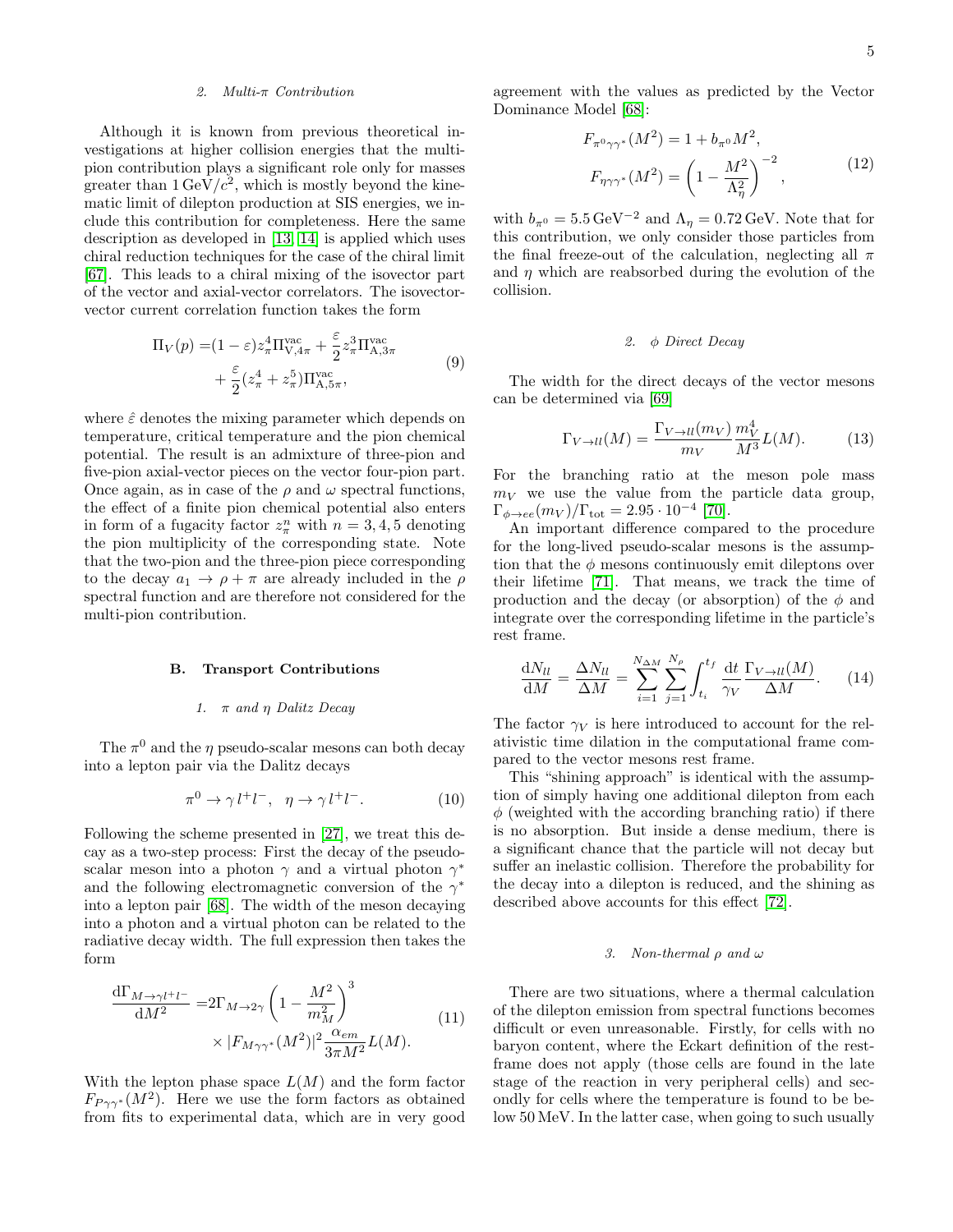

<span id="page-5-0"></span>Figure 1. (Color online) Time evolution of the energy and baryon densities  $\varepsilon$  and  $\rho$  in units of the according ground-state densities (a) and for temperature T as well as the baryon and pion chemical potential,  $\mu_B$  respectively  $\mu_{\pi}$  (b) for the central cell (i.e., at  $x = y = z = 0$ ). The results as obtained via coarse-graining of microscopic transport calculations are shown for Ar+KCl collisions at  $E_{\text{lab}} = 1.76 \text{ AGeV}$  and for Au+Au reactions at 1.23 AGeV.

low-density cells, the determination of  $T$  and  $\mu$ <sub>B</sub> becomes less accurate and one will necessarily come to the point where the assumption of a thermalized system in the cell becomes unreliable. Consequently, we do not assume any thermal dilepton emission here. This procedure is in line with the findings of thermal-model studies [\[73\]](#page-14-40), where it was shown that the freeze-out temperature in heavy-ion collisions at  $E_{\text{lab}} = 1 - 2 A \text{GeV}$  is around 50 MeV. This also indicates that it is neither necessary nor suggestive to assume thermalization of the system at lower temperatures.

However, one has to consider that dilepton emission from  $\rho$  and  $\omega$  mesons is of course also possible in the cells for which one of the conditions mentioned above pertains. As the macroscopic picture is questionable here, we apply a similar procedure as for the  $\phi$  (described in section [II B 2\)](#page-4-1) to extract the dilepton emission from the microscopic simulation. The width for the direct decays of the vector mesons can likewise be determined via equation [\(13\)](#page-4-2). For the branching ratio at the meson-pole mass we use the values from the particle data group, i.e.  $\Gamma_{\rho \to ee}/\Gamma_{\text{tot}} = 4.72 \cdot 10^{-5}$  and  $\Gamma_{\omega \to ee}/\Gamma_{\text{tot}} = 7.28 \cdot 10^{-5}$ [\[70\]](#page-14-37). However, the  $\omega$  can not only decay into a lepton pair directly, but also via Dalitz conversion into a pseudoscalar meson and a dilepton. As in the case of the  $\pi$  and the  $\eta$  equation [\(11\)](#page-4-3) applies here. Only the form factor is different and takes the form

$$
|F_{\omega}(M^2)|^2 = \frac{\Lambda_{\omega}^2 \left(\Lambda_{\omega}^2 + \gamma_{\omega}^2\right)}{\left(\Lambda_{\omega}^2 - M^2\right) + \Lambda_{\omega}^2 \gamma_{\omega}^2} \tag{15}
$$

with the parameters  $\Lambda_{\omega} = 0.65 \,\text{GeV}$  and  $\gamma_{\omega} = 0.04 \,\text{GeV}$ [\[27,](#page-14-34) [74\]](#page-14-41).

Similarly to the procedure for the  $\phi$  meson, a continuous emission of dileptons from the  $\rho$  and  $\omega$  is assumed in these special cases. However, as we consider space-time



<span id="page-5-1"></span>Figure 2. (Color online) Time evolution of the thermal volume  $V_3^{\text{C.M.}}$  as seen from the center-of-momentum frame of the collision. This is equal to the thermal four-voulume  $V_4$  for each timestep divided by the length of  $\Delta t$ , which is  $0.6 \,\mathrm{fm}/c$  here. The results are shown for Ar+KCl collisions at  $E_{\text{lab}} = 1.76 \text{ AGeV}$  and for Au+Au reactions at  $1.23 \text{ AGeV}$ as obtained via coarse-graining of microscopic transport calculations. The results are plotted for different temperatures.

cells with a definite length of the time-steps  $\Delta t$ , the dilepton rate is multiplied with this time instead of the actual particle's lifetime within the cascade simulation. This is done to guarantee consistency, avoid double counting and strictly distinguish between cells with thermal and non-thermal emission. Consequently, here equation [\(14\)](#page-4-4)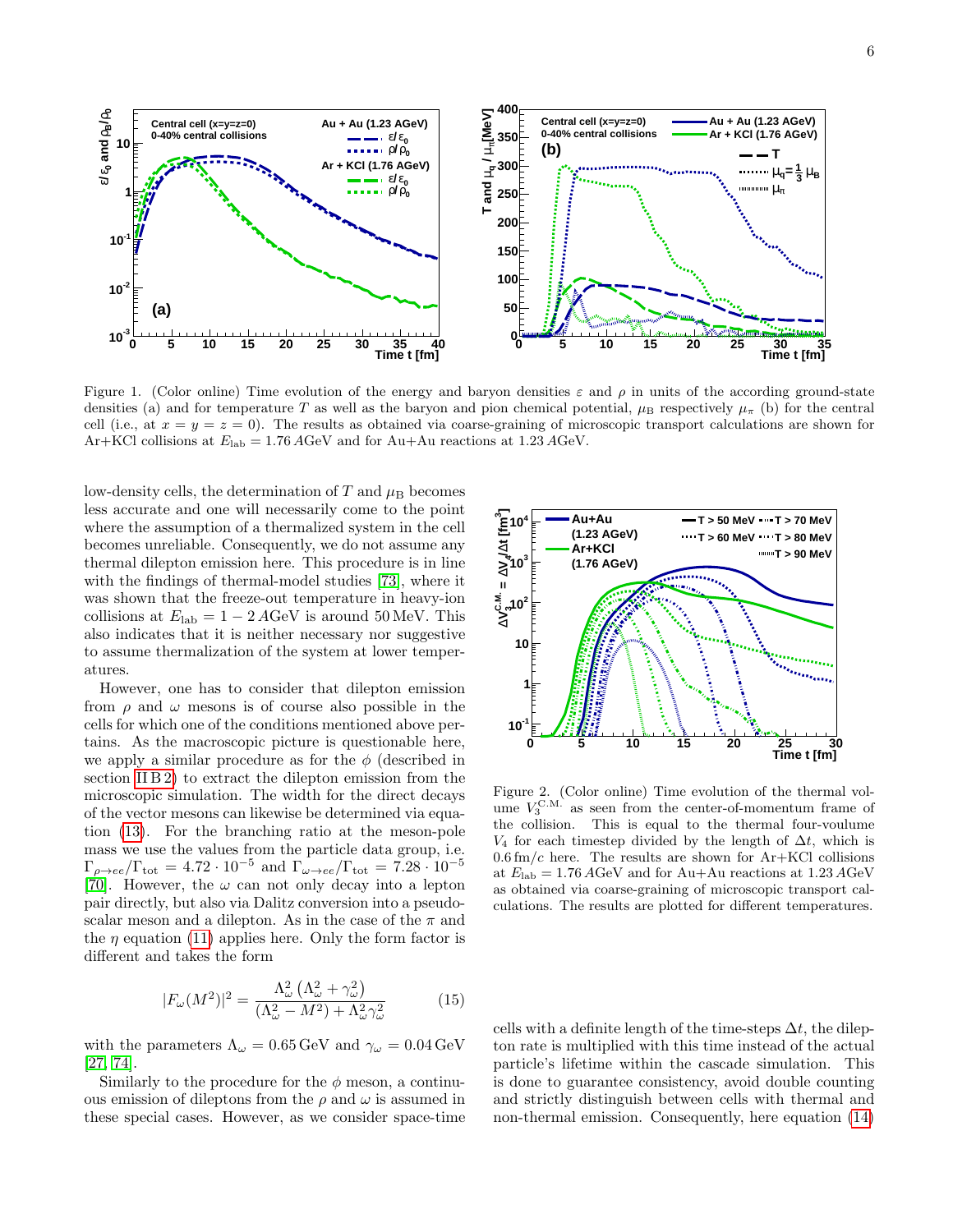

<span id="page-6-2"></span>Figure 3. (Color online) Invariant mass spectra of the dielectron yield for Ar+KCl collisions at  $E_{\text{lab}} = 1.76 \text{ AGeV}$  (a) and for  $Au+Au$  at  $E_{lab} = 1.23 \,\text{\AA} GeV$  (b). The results are normalized to the average total number of  $\pi^0$  per event and shown within the HADES acceptance. The results for Ar+KCl are compared to the experimental data from the HADES Collaboration [\[23\]](#page-14-1).

takes the form

$$
\frac{dN_{ll}}{dM} = \frac{\Delta N_{ll}}{\Delta M} = \sum_{i=1}^{N_{\Delta M}} \sum_{j=1}^{N_V} \frac{\Delta t}{\gamma V} \frac{\Gamma_{V \to ll}(M)}{\Delta M}, \quad (16)
$$

and is applied for each time step  $\Delta t$ .

### <span id="page-6-0"></span>III. RESULTS

For the results presented here we used calculations with an ensemble of 1000 UrQMD events. However, several runs using different UrQMD events as input had to be performed to obtain enough statistics especially for the non-thermal  $\rho$  and  $\omega$  contributions. Note that in case of the experimental Ar+KCl reaction we simulated the collision of two calcium ions instead, as this makes the calculation easier for symmetry reasons. Effectively it is the same as the Ar+K or Ar+Cl reactions that were measured in the experiment and the size of the system remains identical. To simulate the correct impact parameter distribution, we made a Woods-Saxon type fit to the HADES trigger conditions for Ar+KCl [\[75\]](#page-14-42) and Au+Au [\[76\]](#page-14-43). In both cases this approximately corresponds to a selection of the 0-40% most central collisions. The number of  $\pi^0$  per event, which will be important for the normalization of the dilepton spectra, are found to agree well with the HADES measurement for Ar+KCl reactions. Here the HADES collaboration measured  $N_{\pi^0}^{\text{exp}} = 3.5$  where we find  $N_{\pi^0}^{\text{sim}} \approx 3.9$ , i.e. the deviation is only 12%. For the larger Au+Au system a number  $N_{\pi^0}^{\text{sim}} \approx 8.0$  results from the events generated with the UrQMD model. Note that for reasons of selfconsistency we normalize the dilepton spectra with the UrQMD  $\pi^0$  yield, not the experimental one.

The final dilepton results were filtered with the HADES acceptance filter [\[77\]](#page-14-44), and momentum cuts were applied to compare the simulations with the experimental results. As only very preliminary results and no filters are available for the Au+Au reactions at 1.23 AGeV, we used the same filter as for p+p and p+n reactions at 1.25 AGeV which should be quite close to the final acceptance [\[76\]](#page-14-43).

In case of the DLS Ca+Ca spectrum, version 4.1 of the DLS acceptance filter [\[78\]](#page-14-45) is used. Furthermore, an RMS smearing of 10% is applied to account for the detector resolution. For this reaction we used a minimum-bias simulation of Ca+Ca events, because impact-parameter distributions are not available for DLS. Here the final invariant-mass spectrum is normalized to the total crosssection of a Ca+Ca reaction.

#### <span id="page-6-1"></span>A. Reaction Dynamics

The main difference between the two heavy-ion reactions considered here (as measured by the HADES Collaboration) is the size of the colliding nuclei. Therefore, it is interesting to first have a look at the evolution of the reaction for both systems. In Fig. [1](#page-5-0) the evolution of the baryon and energy density (a) as well as the evolution of temperature and the chemical potentials (b) are shown. The maximum density values in the central cell of the grid, i.e., in the center of the collision, reach similar values up to roughly 3-6 times ground-state baryon density  $\rho_0$  and energy density  $\varepsilon_0$  for both reactions. In case of the larger system  $(Au+Au)$  a plateau develops for a duration of more than 10  $\text{fm}/c$ , while for Ar+KCl (respectively Ca+Ca in our simulations) the densities drop off rather quickly after reaching the maximum. Note that the values for the energy density  $\varepsilon$  shown in Fig. [1](#page-5-0) (a) are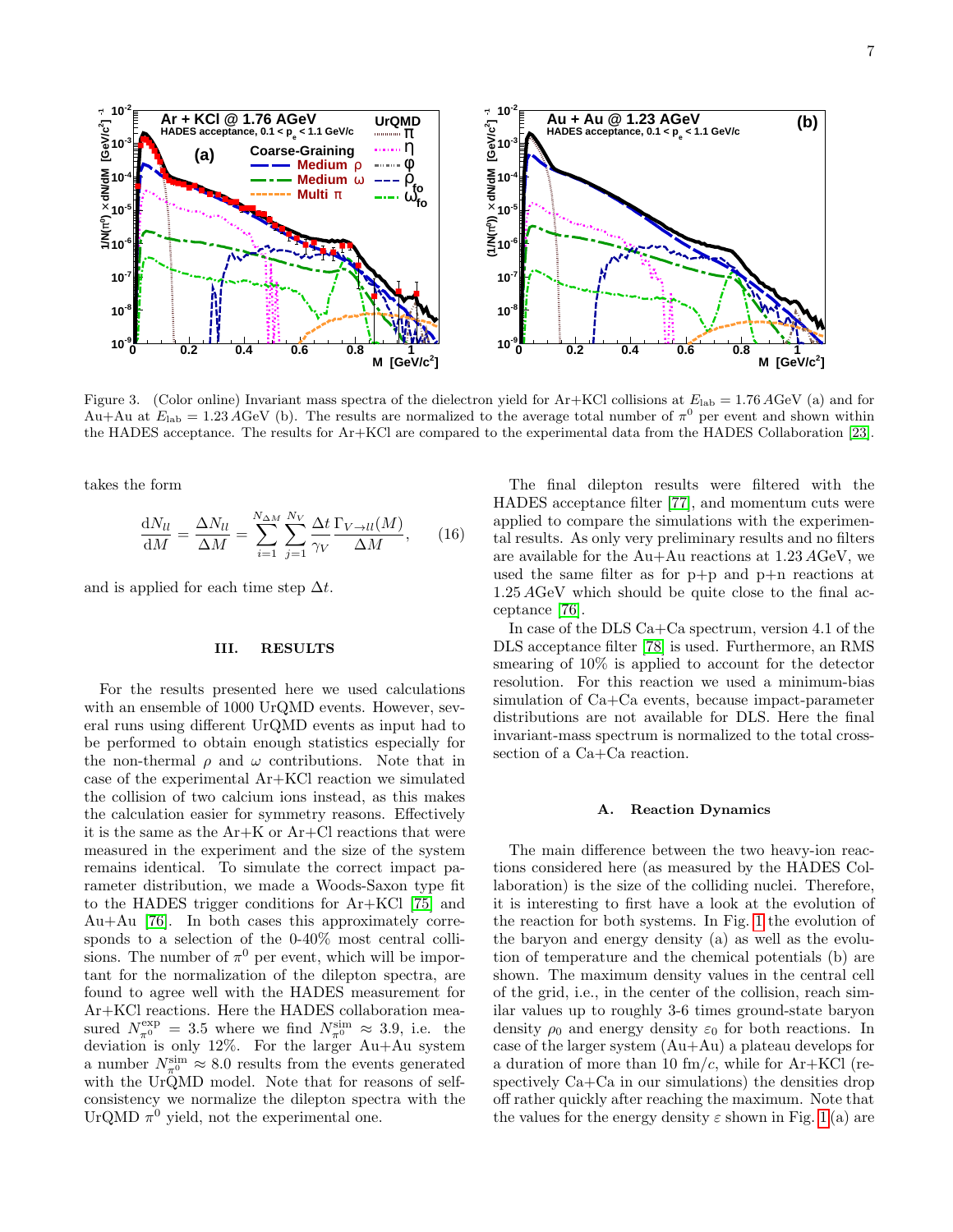

<span id="page-7-1"></span>Figure 4. (Color online) Comparison of invariant mass spectra with the full spectral function and for the case of no baryonic effects (i.e. for  $\rho_{\text{eff}} = 0$ ). As in Fig. [3,](#page-6-2) the dielectron yields for Ar+KCl collisions at  $E_{\text{lab}} = 1.76 \text{ AGeV}$  (a) and for Au+Au at  $E_{\rm lab} = 1.23 \text{ AGeV}$  (b) are shown within HADES acceptance and normalized to the average number of produced  $\pi^0$ . Note that the UrQMD contributions are included in the sum, but the different single yields are not shown explicitly for reasons of lucidity.

corrected for the pressure anisotropy at the beginning of the collision.

With regard to the evolution of temperature and baryochemical potential in Fig. [1](#page-5-0) (b), we find that again similar top values are obtained. In both reactions, Ar+KCl and Au+Au, we get peak values of  $T \approx 100$  MeV and  $\mu_{\rm B} \approx 900$  MeV. (Note that the quark chemical potential  $\mu_q = \frac{1}{3}\mu_B$  is shown instead of the baryon chemical potential.) Especially for the Au+Au reaction the baryon chemical potential shows a more prominent plateau than the baryon density. However, note that T and  $\mu_{\rm B}$  depend on  $\varepsilon$  and  $\rho_B$  non-linearly via the EoS. For the collisions at SIS energies studied here,  $\mu$ <sub>B</sub> rapidly rises to values very close to the nucleon mass - but once it reaches such a high level it exhibits a much less significant rise in spite of a further increase of  $\rho_{\rm B}$ . This is a consequence of the Fermi statistics which takes effect in this case. Furthermore, it is clear that the values of  $\mu_B$  are much higher here and show a different evolution than in our recent study for top SPS energy [\[16\]](#page-13-9). In case of Au+Au collisions the central cell stays for approximately  $20 \text{ fm}/c$ in a stage with extremely high baryochemical potential, so that any baryon-driven effect on the dilepton spectra should be clearly visible for this system. Similar findings are also true for Ar+KCl reactions, but with significantly shorter lifetime. The maximum temperature is approximately 10 MeV higher in the latter reaction due to the slightly higher collision energy.

The pion chemical potential rises up to values of around 100 MeV and then equally quickly drops to values around 20-50 MeV for the rest of the reaction. The peak at the beginning can be explained with the nonequilibrium nature of the cascade, where a large number of pions is produced rapidly at the very beginning before

the system has time to equilibrate.

The corresponding evolution of the thermal fourvolume at each time step, divided by its duration  $\Delta t$ , as obtained for both systems from the coarse-grained microscopic transport calculations is shown in Fig. [2.](#page-5-1) This quantity is the spatial volume for the different temperature ranges as seen from the center-of-momentum frame of the collision. One observes that the hotter cells created during the evolution of the system (for temperatures above 80 respectively 90 MeV) are present only for comparatively short time spans, and their number is significantly smaller than the volume of cells with lower temperatures. While we only show the evolution of the first  $30 \, \text{fm}/c$  in Fig. [2](#page-5-1) for the sake of clarity, we mention that even at the end of the simulation after 70 fm/c one still finds a few cells at temperatures above 50 MeV. Note, however, that the dilepton emission from these late stage cells is marginal and insignificant with respect to the overall time-integrated dilepton spectra.

### <span id="page-7-0"></span>B. Dilepton Spectra

#### 1. HADES Results

The resulting dielectron invariant-mass spectra for the two heavy-ion reactions measured by the HADES Collaboration are presented in Fig. [3.](#page-6-2) The left figure (a) shows the Ar+KCl results at 1.76 AGeV compared to the experimental data and the right figure (b) shows our prediction for the larger Au+Au system at 1.23 AGeV (no dilepton data are published for the Au+Au measurement yet). The coarse-graining results for the Ar+KCl case show good agreement with the experimental data,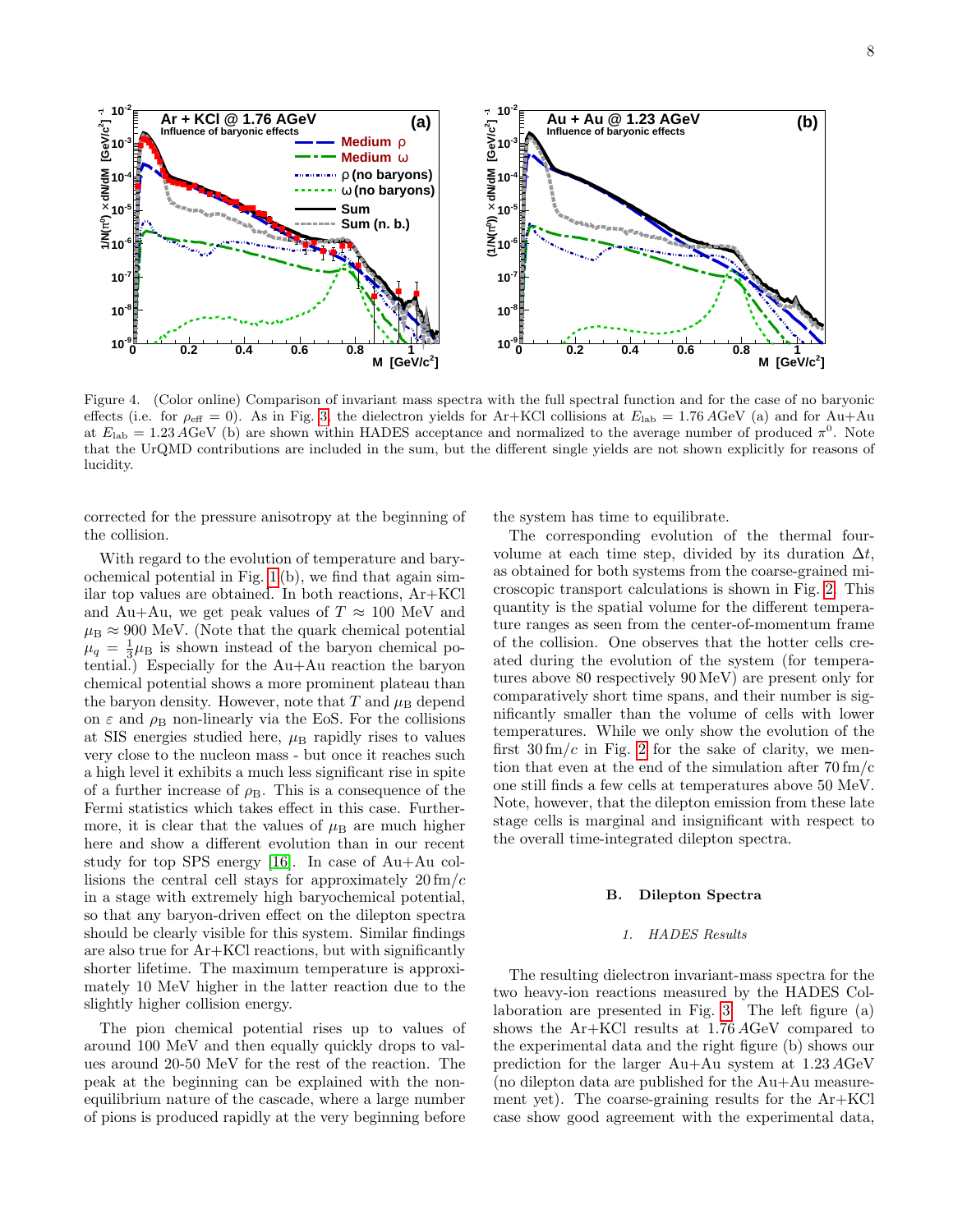

<span id="page-8-0"></span>Figure 5. (Color online) Transverse-mass spectra of the dielectron yield in different mass bins (a)-(e) and the dielectron rapidity spectrum of pairs with invariant mass  $M_{ee} < 0.13 \text{ GeV}/c^2$  (f) for Ar+KCl collisions at  $E_{\text{lab}} = 1.76 \text{ AGeV}$ . The results are compared to the experimental data from the HADES Collaboration [\[23\]](#page-14-1). In contrast to Figures [3](#page-6-2) and [4](#page-7-1) the theoretical results here are not shown within the HADES acceptance, as these data are already fully corrected for acceptance and efficiency.

especially the mass range between 0.2 and  $0.6 \,\text{GeV}/c^2$ can be well described within this approach. This is different from previous simulations which have indicated an excess of the experimental outcome above the cocktail respectively the transport calculations [\[23,](#page-14-1) [79,](#page-14-46) [80\]](#page-14-47). The dominant contribution stems from a broadened  $\rho$ . It is further noteworthy that also the  $\omega$  shows a non-negligible broadening in our model results. A slight overestimation of the experimental dilepton yield shows up for the low-

mass region (below  $150 \,\mathrm{MeV}/c^2$ ) which is dominated by  $\pi$ Dalitz decays, an effect that also has been found in other transport calculations [\[79\]](#page-14-46). However, it remains unclear where this pion excess stems from. As the dielectron yield is normalized to the total  $\pi^0$  number, theory and experiment should agree in the pion-dominated mass-region. Therefore the deviation may be due to a phase-space effect, connected to the geometrical detector acceptance. Another slight excess of the model results is manifest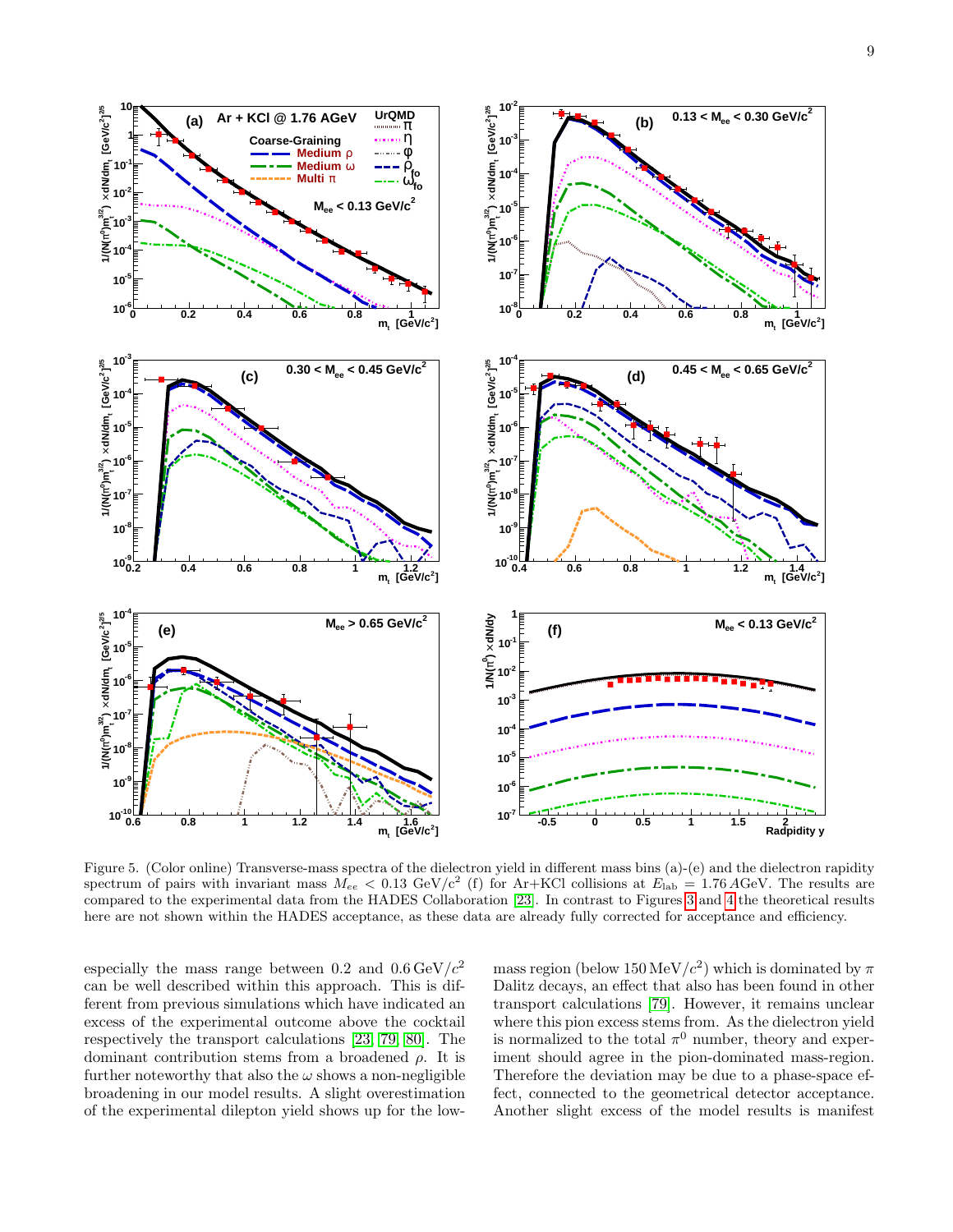around the pole mass of the  $\rho$ . A significant part of the dileptons here stems from non-thermal  $\rho$  mesons, which directly come from the UrQMD calculations using the shining method. As for UrQMD the  $\rho$ -production cross sections in the threshold region are known to be slightly too large [\[80\]](#page-14-47), this overestimation is probably due to the non-thermal contribution.

The medium effects become even stronger in the larger Au+Au system, as can be seen in the right part (b) of Fig. [3.](#page-6-2) The yield from the thermal  $\rho$  is higher at low masses compared to the Ar+KCl reaction and also the thermal  $\omega$  is slightly stronger here. This is in line with the findings of the previous section [III A,](#page-6-1) where it was pointed out that the hot and dense stage lives substancially longer in the Au+Au reaction. Consequently, the  $\rho$ contribution is larger for the Au+Au system as compared to the Ar+KCl reaction, especially at the low masses where the in-medium broadening comes into account.

The dramatic effect of the presence of baryonic matter on the dilepton spectra can be seen in Fig. [4.](#page-7-1) Here the thermal contributions to the  $e^+e^-$  invariant mass spectrum of the  $\rho$  and the  $\omega$  for the case that no baryons and anti-baryons are present (i.e. the effective baryon density  $\rho_{\text{eff}}$  is put to zero) are compared to the results with the full medium effects. The baryon-driven effects are significant, with the broadening around the pole masses of the  $\rho$  and  $\omega$  meson and the strong increase in the lowmass dilepton yield, which is again more distinct for the larger Au+Au system as compared to Ar+KCl. Additionally the total sum for the two cases with and without baryonic effects is shown, including also all the UrQMD contributions (details are omitted for clarity). Here we find stronger differences between Ar+KCl and Au+Au, mainly due to the relatively smaller contribution from the  $\eta$  for Au+Au reactions, compared to the stronger broadening of the  $\rho$ .

Looking not only at the invariant-mass spectra but also at the transverse-mass distributions in different mass bins in Fig. [5](#page-8-0) (a)-(e), one finds again a good agreement of our model calculations with the HADES data for Ar+KCl. While for the lowest mass bin  $(M_{ee} < 0.13 \,\text{GeV/c}^2)$  the pion contribution dominates, the thermal  $\rho$  is the most significant contribution to the dileptons in all other bins. For the highest mass bin  $(M_{ee} > 0.65 \,\text{GeV/c}^2)$ , which includes the pole mass region of the  $\rho$ , one can observe a slight overestimation of the total yield, similar to the one observed in the invariant mass spectrum in this mass region (see Fig.  $3(a)$ ). Once again, we argue that this is due to the high  $\rho$ -production cross section in the threshold region and therefore stems from the non-thermal transport ρ. As one can see, the thermal ρ alone would describe the data very well.

Note that in some kinematic regions statistical fluctuations are seen in the transverse mass spectra. However, naturally this mainly affects subleading contributions and the very high transverse masses. As the production of certain particles is highly suppressed at SIS energies (e.g., in case of the  $\phi$  meson) it would need ex-



<span id="page-9-0"></span>Figure 6. (Color online) Invariant-mass spectrum of the dielectron yield for Ca+Ca collisions at  $E_{\text{lab}} = 1.04 \text{ AGeV}$ within the experimental acceptance. The result is compared to the data from the DLS Collaboration [\[19\]](#page-13-12).

cessive computing resources to remove these statistical fluctuations completely. Nevertheless, the effect on the total yield is usually rather small - especially compared to the uncertainty of the experimental measurement. In general, an estimate of the global (statistical and systematic) error of our dilepton calculations is extremely difficult due to the many different parameters (cross-sections, branching ratios, spectral functions, etc.) which enter the calculation and because for other sources (e.g., the filtering) the error can hardly be quantified. At least for the long-lived contributions (mainly  $\pi$  and  $\eta$ ) a comparison between different transport models indicates that their contribution to the dilepton spectra is quite well determined and does not differ much between the models [\[26–](#page-14-48) [29\]](#page-14-3). For the thermal contributions ( $\rho$  and  $\omega$ ) the two main error sources are the uncertainties of the spectral function and of the description of the reaction dynamics, i.e., the time-evolution of temperature and chemical potential.

For the lowest mass bin, the HADES collaboration has also measured the rapidity distribution of dielectrons. The results from the coarse-grained simulations as well as the data points are shown in Fig. [5](#page-8-0) (f). The shape of the spectrum is reproduced well, but with some 20% excess above the data points which was already visible in the invariant mass spectrum. Note that the rapidity values are for the laboratory frame, i.e. for  $E_{\text{lab}} = 1.76 \,\text{AGeV}$ mid-rapidity corresponds to a value of  $y_0 = 0.86$ .

# 2. DLS Results

Although the DLS measurement was done with a smaller acceptance and lower resolution than in the more recent analyses by the HADES Collaboration, it is nev-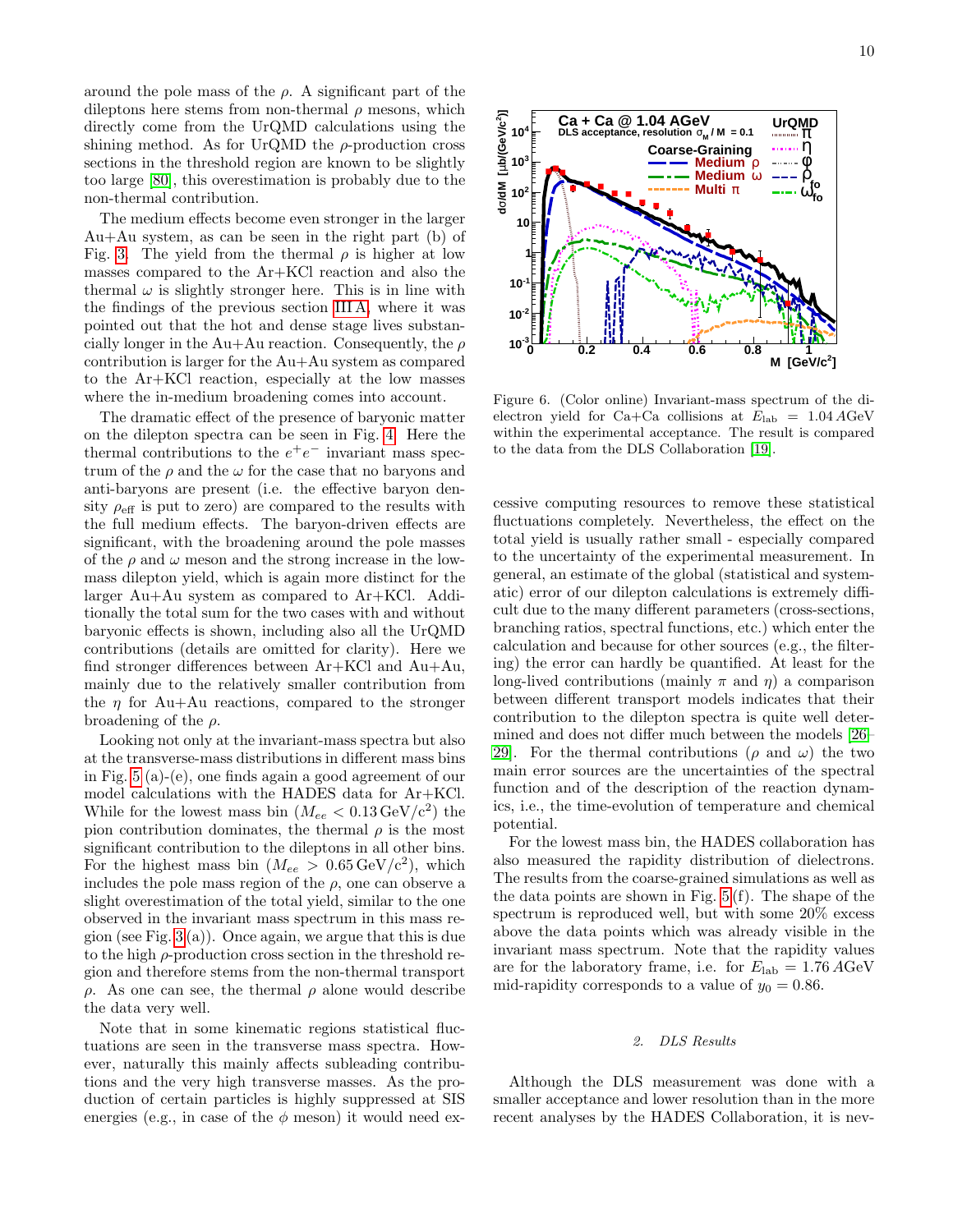

<span id="page-10-1"></span>Figure 7. (Color online) (a) Ratio of the thermal four-volume  $V_4$  for different temperatures to the mass number A of the colliding nuclei. The results are normalized to the ratio obtained with  ${}^{12}C + {}^{12}C$  collisions. (b) Time duration over which the central cell of the coarse-graining grid (for  $x = y = z = 0$ ) emits thermal dileptons, i.e., for this period of time the central cell has a temperature which is above 50 MeV (blue squares) and the same scaled by  $A^{1/3}$  (green triangles). Both plots (a) and (b) show the results in dependence on mass number A for central collisions and a collision energy  $E_{\text{lab}} = 1.76 \text{ AGeV}$ .

ertheless interesting to compare our results also with these heavy-ion data. The system Ca+Ca which was measured by DLS is comparable to the Ar+KCl reaction, as mentioned above. However, the DLS Collaboration performed the measurement at a lower energy of  $E_{\rm lab} = 1.04 \,\text{AGeV}$ . In Fig. [6](#page-9-0) the coarse-grained UrQMD results for the according invariant-mass spectrum is shown within the DLS acceptance, together with the experimental data points [\[19\]](#page-13-12). In general the spectrum does not differ strongly from the simulations for HADES, but the peaks – especially in case of the  $\omega$  – are more smeared out here, which is due to the low mass resolution of only  $\sigma_M/M = 10\%$  of the detector, and the acceptance at low masses is suppressed compared to the HADES measurements. (For comparison, the mass resolution of the HADES experiment is roughly 2% in the region of the  $\rho$  and  $\omega$  pole masses [\[30\]](#page-14-4).) While the overall description of the experimental spectrum with the present model is relatively good, a slight excess of the data above our model curve is present in the mass range from 0.2 up to 0.6  $GeV/c^2$ . This is in contrast to the findings for the HADES case, where we could describe this mass region quite accurately.

What might be the reasons for this deviation? It is possible that at this very low energy other processes presently not considered in our model might become more dominant here, e.g., an explicit bremsstrahlung contribution (note, however, that some bremsstrahlung effects are already considered within the in-medium spectral functions). As it has been shown that the importance of bremsstrahlung contributions increases with decreasing collision energy, these effects might be more significant than in Ar+KCl reactions at the slightly higher energies used for the HADES experiment. Nevertheless, there are still uncertainties within the different model

calculations for the bremsstrahlung contribution, differing by a factor 2–4 [\[81,](#page-14-49) [82\]](#page-14-50). A main problem here is the correct determination of the overall effect of the different interfering processes, which is highly non-trivial. Another issue is that the lower collision energy also results in slightly lower temperatures peaking around 80 MeV, which is indicating less thermalization of the colliding system. Besides, one has to take into account that the DLS experiment with its two-arm set-up had a more limited acceptance as compared to the HADES detector. This makes it difficult to draw clear quantitative conclusions from the comparison to the data. Additionally, the lack of a measured impact-parameter distribution hampers precise calculations within the coarse-graining approach, as the medium effects can be quite sensitive to the centrality of the collision.

However, it was shown (at least for  $C+C$  reactions) that the HADES results agree very well with those measured by the DLS collaboration if the HADES data are filtered with the DLS acceptance [\[21\]](#page-14-51). So these data should provide a good additional check for theoretical models in spite of their lower accuracy. Overall, the agreement of our results with the data is quite good, especially considering that previous pure transport calculations with the UrQMD model (without bremsstrahlung) clearly underestimated the Ca+Ca data from DLS by a factor of 5-10 in the mass range from  $0.2$  to  $0.6 \,\text{GeV}/\text{c}^2$  [\[72\]](#page-14-39).

# <span id="page-10-0"></span>C. System size and lifetime effects on thermal dilepton emission

The results of the previous section indicate that the size of the colliding nuclei (and in consequence also the size and duration of the hot and dense fireball created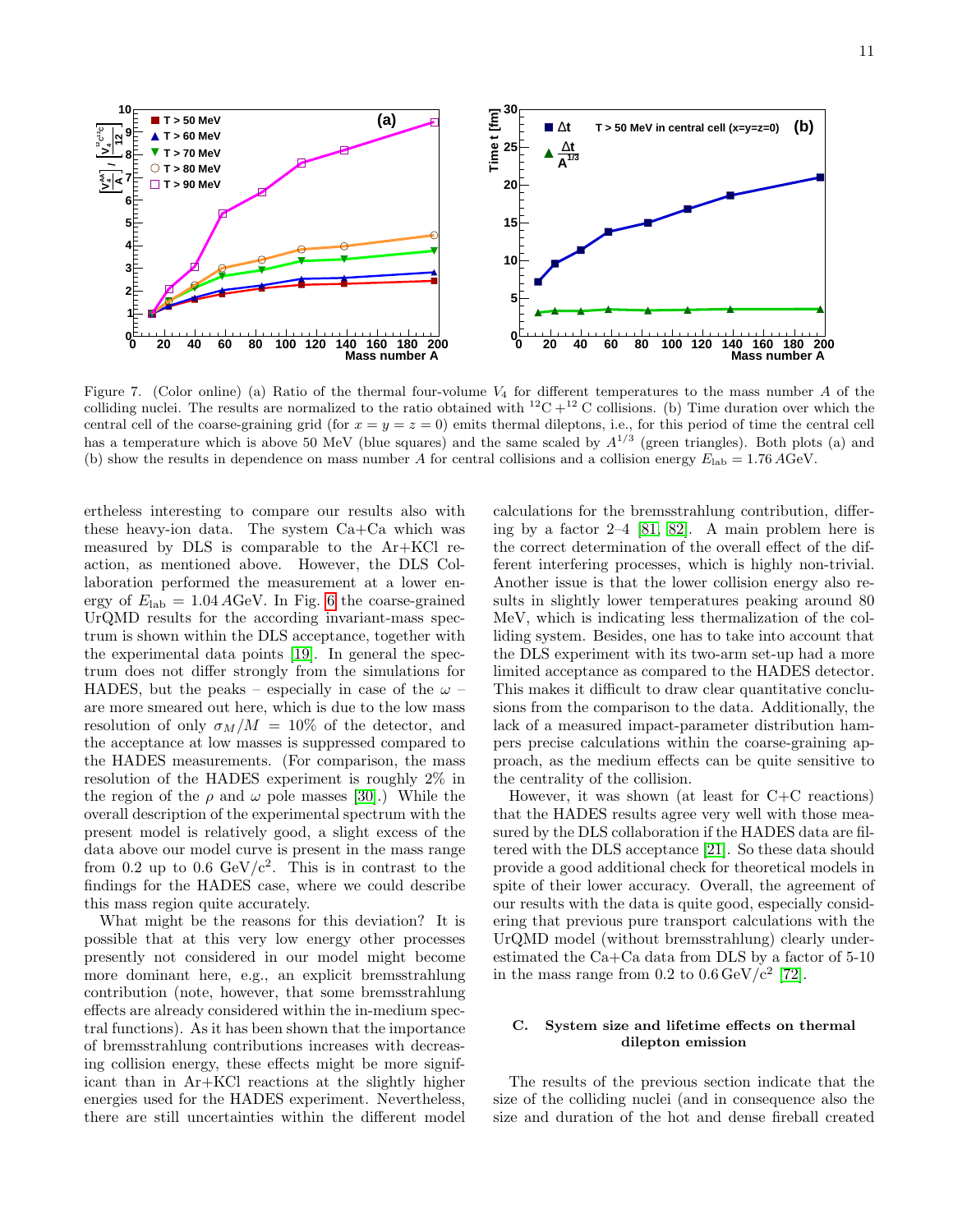

<span id="page-11-0"></span>Figure 8. (Color online) (a) Ratio of the thermal (red squares) and non-thermal dilepton yield (blue triangles) in the invariant mass range from 0.2 to  $0.4 \text{GeV}/c^2$  to the mass number A of the colliding nuclei; the same ratio is plotted for the total number of  $\pi^0$  (green triangles). The results are normalized to the ratio obtained with  ${}^{12}C + {}^{12}C$  collisions. (b) Ratio of the thermal dilepton yield in the invariant mass range from 0.2 to  $0.4 \text{ GeV}/c^2$  to  $A^{4/3}$  (red squares), to the thermal four-volume (blue triangles), to the product of A and the time  $t^{\text{thermal}}$  in which the central cell (for  $x = y = z = 0$ ) emits thermal dileptons, i.e, is at  $T > 50$  MeV (green triangles), and to the number of  $\pi^0$  produced in the reaction scaled with an exponent 4/3 (orange circles). All ratios are normalized to the result obtained for  ${}^{12}C + {}^{12}C$ . Both plots (a) and (b) show the results for central collisions and a collision energy  $E_{\rm lab} = 1.76 \,\text{AGeV}$ .



<span id="page-11-1"></span>Figure 9. (Color online) Ratio of the thermal to the nonthermal dilepton yield in the mass range  $0.2 \,\text{GeV}/c^2 < M_{ee} <$  $0.4 \,\text{GeV}/c^2$  for A+A collisions at  $E_{\text{lab}} = 1.76 \,\text{AGeV}$ . This ratio depicts the "excess" of the thermal dilepton yield with regard to the cocktail contributions. The results are shown in dependence on the mass number A of the colliding nuclei.

thereby) largely influence the thermal dilepton yield. This encourages a systematic study of the system size dependence for thermal and non-thermal contributions and also raises the question, up to which point the assumption of a thermalized system seems reasonable. For this purpose we compare different systems from C+C to Au+Au in central collisions at an energy of  $E_{\rm lab} = 1.76 \,\text{AGeV}$ .

Fig. [7](#page-10-1)(a) shows the ratio of the thermal four-volume  $V_4$ for different temperatures to the mass number A of the colliding nuclei. The results are normalized to the ratio obtained with  ${}^{12}C + {}^{12}C$  collisions. It is noteworthy here that the four-volume of the hottest cells  $(T > 90 \,\text{MeV})$ shows a much stronger increase than the overall thermal volume (i.e., for  $T > 50 \,\text{MeV}$ ). However, only the relative increase is shown in this plot. In direct comparison the number of cells with highest temperatures is very small compared to the total volume (approximately 1/30 for C+C). It is furthermore striking that the increase of the thermal four-volume is not proportional to A, but it shows a stronger increase for larger systems. This is not surprising, as A is only a measure for the volume of the colliding nuclei. In studies with the statistical model it was shown that at SIS energies the thermal freeze-out volume is closely related to the initial overlap volume of the system created in  $A - A$  collisions [\[73,](#page-14-40) [83\]](#page-14-52). However, the thermal four-volume is also determined by the lifetime of the fireball. As it is difficult to determine some kind of an average lifetime within the coarse-graining approach, we concentrate on the central cell of the grid and assume that the time for which it remains at an temperature greater than 50 MeV should be to first order a good approximation of the overall thermal lifetime. Fig. [7](#page-10-1) (b) shows the mentioned time duration over which the central cell emits thermal dileptons in dependence on A. Note that this duration approximately scales with  $A^{1/3}$ , i.e. with the diameter of the nuclei. Obviously the main influence on the lifetime at those low energies seems to be the time the two nuclei need to traverse each other.

The question now is which influence the evolution of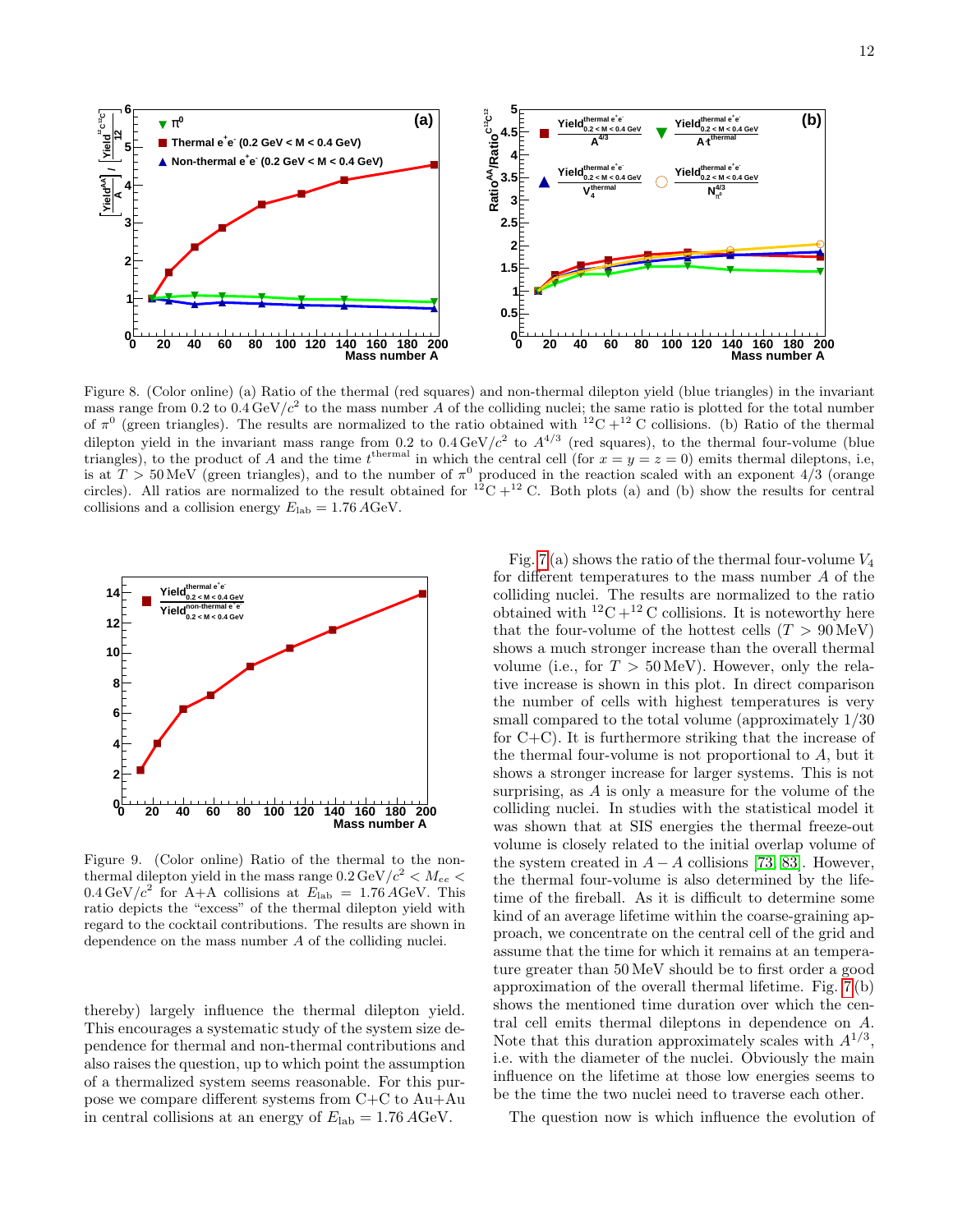the four-volume has on the production of lepton pairs. In Fig. [8](#page-11-0) (a) the ratio of thermal and non-thermal dilepton yield as well as the total  $\pi^0$  yield in the invariant mass range from 0.2 to  $0.4 \,\text{GeV}/c^2$  in relation to the mass number A of the colliding nuclei is shown. The results are – again – normalized to the ratio obtained with  $C+C$ collisions. While the ratio of the  $\pi^0$  number as well as the non-thermal dileptons to the mass number remains roughly 1 for all system sizes (i.e. the non-thermal dilepton and  $\pi^0$  yield increases linearly with A), the thermal yield shows a significantly stronger rise. This finding is in line with the larger thermal excess found in our calculations in Au+Au compared to Ar+KCl reactions.

If one now compares the thermal yield with the corresponding total thermal four-volume (which is all cells with  $T > 50 \,\text{MeV}$ , as shown in Fig. [8](#page-11-0)(b), the finding indicates that the ratio between both shows only a very slight increase and remains almost constant, independent of the system size. The same is found if one calculates the relation between the thermal yield and the product of A with the thermal lifetime of the central cell (compare Fig. [7](#page-10-1) (b)) or directly looks at the ratio between the thermal dilepton yield and mass number A respectively the number of produced neutral pions  $N_{\pi^0}$  scaled by an exponent  $\alpha = 4/3$ . All those quantities give an approximate measure of the thermal four-volume at the low energies considered here. At higher collision energies as, e.g., obtained at the CERN SPS or at RHIC (where the whole fireball is more pion-dominated rather than baryon-dominated) one would still expect an increase with  $N_{\pi^0}^{\alpha}$ , but not any longer with  $A^{\alpha}$ . However, note that in these cases the nuclei will traverse each other much faster and one will also find a significant transverse expansion of the fireball, so that the diameter of the nuclei can no longer be considered as a rough measure of the lifetime; consequently the parameter  $\alpha$  might be different here. Nevertheless, in a different model calculation [\[44\]](#page-14-14) it was found that the thermal dilepton yield at top RHIC energy scales with the number of charged particles as  $N_{\mathrm{ch}}^{\alpha}$ , where  $\alpha$  is found to take a value of approximately 1.45. This result is not so far from the value obtained within our simple picture – at a completely different energy regime.

In consequence, we learn from these results that the non-thermal dilepton contributions (from long-lived mesons as the  $\pi^0$  and the  $\eta$ , respectively from the freeze-out  $\rho$  and  $\omega$ ) increase with A and therefore directly with the volume of the colliding system. This is due to the fact that these contributions reflect the final hadronic composition, after the whole reaction dynamics has ended. Therefore the time-evolution of the system is irrelevant here. In contrast, the thermal dilepton emission does not only increase with the volume, but also with the time in which the colliding system remains in a hot and dense stage. This is obvious, as the thermally emitted dileptons will escape the fireball unscathed, while all hadronic particles undergo processes as rescattering and reabsorption. In consequence, the thermal yield increases roughly

proportional to  $V \cdot \Delta t \sim A \cdot A^{1/3} = A^{4/3}$ . Exactly due to the different mechanisms contributing to thermal and non-thermal dilepton yields, one observes a significant increase of their ratio when going to larger system sizes. This ratio is shown (for the invariant mass range form 0.2 to  $0.4 \,\text{GeV}/c^2$ ) in Fig. [9](#page-11-1) with is value increasing from slightly over two for C+C up to 14 for Au+Au.

The present results qualitatively agree with a recent study on the same issue performed within different microscopic transport models, where the total dilepton yield was found not to scale with A or the number of neutral pions, but showing a stronger increase due to the complicated dynamics of the reaction [\[26\]](#page-14-48). There, from a microscopic point of view, it was also argued that the time evolution of the reaction is the main reason for the increasing dilepton yield in larger systems. If the dense phase with many binary scatterings lasts longer, according to this picture, a larger bremsstrahlung contribution (which is proportional to the number of collisions) and the repeated regeneration of  $\Delta$  resonances raises the dilepton yield. However, the contribution of other baryonic resonances was not explicitly considered there.

# <span id="page-12-0"></span>IV. CONCLUSIONS & OUTLOOK

We have presented results on dilepton production in Ar+KCl and Au+Au collisions at GSI SIS 18 and in Ca+Ca collisions at BEVALAC energies. The results are obtained using a coarse-grained microscopic transport approach and employing state-of-the-art spectral functions. With this approach the experimental dilepton spectra in heavy-ion collisions at  $E_{\text{lab}} = 1.2 A \text{GeV}$  can be successfully described. The model represents a third way to explore the dynamics of heavy-ion reactions. In contrast to hydrodynamic/thermal fireball calculations or microscopic transport simulations it allows for a consistent treatment of both, high-energy and low-energy collisions.

Our results show that the dominant in-medium effect, which is also visible in the dilepton spectra, stems from a strong broadening of the spectral shape of the  $\rho$  meson due to the high baryon density in the fireball. This causes a melting of the  $\rho$  peak and results in an enormous increase of the dilepton production below the pole mass. The reason for this is mainly the interaction with the baryonic resonances, especially the  $\Delta$  and  $N^*_{1520}$ , which are included in the spectral function and give significant additional strength to the  $\rho$  contribution at these low masses. The effect is much stronger at SIS energies than for RHIC or SPS. Here, the baryon-chemical potential remains very high for a significant time. This is visible in the dilepton spectra which always represent a fourvolume integral over the whole space-time evolution. In the present study we also find a significant broadening of the  $\omega$  meson at SIS energies.

Furthermore, the influence of the size of the colliding system on the thermal dilepton yield was studied. While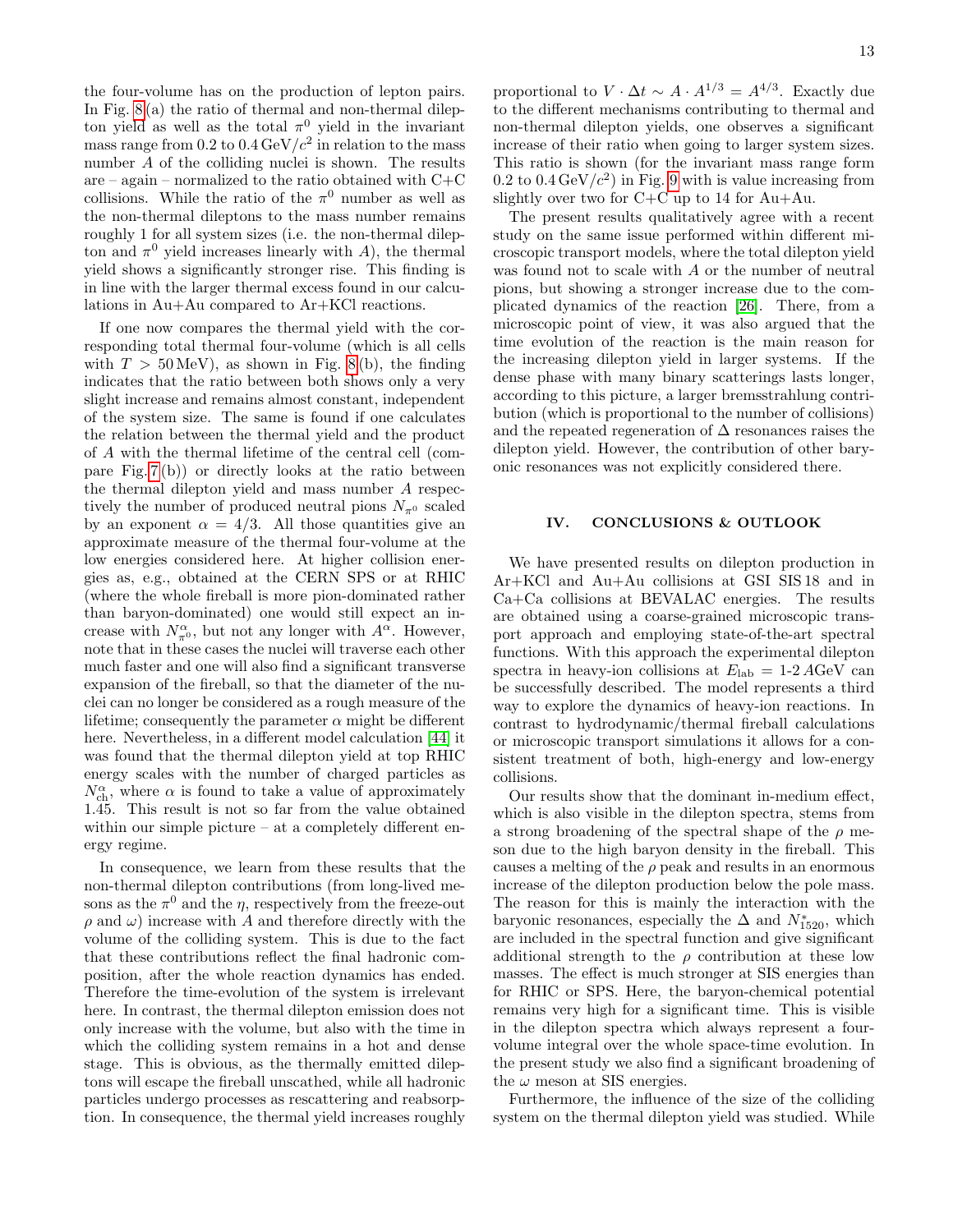we find the non-thermal contribution in the mass range from 0.2 to  $0.4 \,\text{GeV}/c^2$  (which stems mainly from the long-lived *η*-meson but also from the "freeze-out"  $\rho$  and  $\omega$ ) to scale linearly with the mass number A, a stronger increase of the thermal  $\rho$  and  $\omega$  yield is observed. Their contribution to the dilepton yield scales with  $At^{\text{thermal}}$ , i.e., the system's volume multiplied with the lifetime of the thermal stage. Since  $t^{\text{thermal}}$  increases with the diameter of the nuclei which is proportional to  $A^{1/3}$ , we argue that the thermal dilepton emission should scale with  $A^{4/3}$ . As the number of neutral pions directly scales with A, we find the thermal dilepton yield also increasing with  $N_{\pi^0}^{4/3}$ . For future studies it might be quite instructive to check whether this proportionality still holds for higher collision energies.

It is interesting to compare our findings with the results of pure transport calculations. There, in recent calculations the dilepton excess in the invariant-mass spectra above the cocktail were mainly explained by two different effects: (i) Bremsstrahlung contributions and (ii) Dalitz decays of baryonic resonances [\[26,](#page-14-48) [29\]](#page-14-3). It is important to understand that both effects are also included in the spectral functions applied here. These processes, as implemented in the transport models, correspond to cuts of the in-medium self-energy diagrams of the  $\rho$  meson. For example, a contribution to the self-energy from a  $\Delta$ -hole excitation would be represented in the transport model by the process  $\Delta \to \rho N \to \gamma^* N$ , assuming strict vector meson dominance. However, due to the completely different character of the approaches it is difficult to compare the single contributions quantitatively. Also note that the self-energies in hadronic many-body quantum-field theory approach correspond to a coherent superposition of the various scattering processes, while in transport approaches naturally the various processes are summed incoherently. A future detailed analysis of the self-energy contributions and their relative strengths might be fruitful to better understand how far the both approaches, i.e., the transport (kinetic) and the equilibrium thermal

quantum-field theory description of the dilepton-emission rates at such low energies agree. One should keep in mind that the same microscopic scattering and decay processes are underlying both approaches.

Apart from this, the main outcome of the present investigation is the possibility of a consistent description of dilepton production from SPS down to SIS energies within the same model. In both energy regimes the spectra can be described reasonably well by the assumption of medium modifications of the vector mesons' spectral properties, whereby the  $\rho$  plays the most significant role.

In the future, the CBM experiment at FAIR will offer the possibility to study medium effects in a collision-energy range, where this kind of study has not been carried out yet. With high (net-)baryon densities but also temperatures reaching up to or above the critical temperature  $T_c$ , this will be a further test for the spectral functions and theoretical models. Besides, the high luminosities expected at FAIR might enable to perform more detailed and systematic studies, as, e.g., the effect of various different system sizes on the dilepton yield or a study for different centralities, to obtain more information on the evolution of the reaction dynamics.

# ACKNOWLEDGEMENTS

The authors thank the HADES Collaboration and especially Tetyana Galatyuk for providing the acceptance filters and experimental data. Furthermore, we acknowledge Ralf Rapp for providing the parametrization of the spectral functions and many fruitful discussions. This work was supported by the Bundesministerium für Bildung und Forschung, Germany (BMBF), the Hessian Initiative for Excellence (LOEWE) through the Helmholtz International Center for FAIR (HIC for FAIR) and the Helmholtz Association through the Helmholtz Research School for Quark-Matter Studies (H-QM).

- <span id="page-13-0"></span>[1] E. L. Feinberg, Nuovo Cim. A 34, 391 (1976).
- [2] E. V. Shuryak, Phys. Lett. B 78, 150 (1978).
- [3] C. Gale and J. I. Kapusta, Phys. Rev. C 35, 2107 (1987).
- <span id="page-13-1"></span>[4] C. Gale and J. I. Kapusta, Nucl. Phys. A 495, 423C (1989).
- <span id="page-13-2"></span>[5] T. Hatsuda and S. H. Lee, Phys. Rev. C 46, 34 (1992).
- [6] F. Klingl, N. Kaiser, and W. Weise, Nucl. Phys. A 624, 527 (1997).
- <span id="page-13-14"></span>[7] R. Rapp and J. Wambach, Adv. Nucl. Phys. **25**, 1 (2000).
- <span id="page-13-3"></span>[8] S. Leupold, V. Metag, and U. Mosel, Int. J. Mod. Phys. E 19, 147 (2010).
- <span id="page-13-4"></span>[9] R. D. Pisarski, Phys. Lett. B 110, 155 (1982).
- <span id="page-13-5"></span>[10] G. Brown and M. Rho, Phys. Rept. **363**, 85 (2002).
- <span id="page-13-6"></span>[11] R. Arnaldi et al. (NA60 Collaboration), Phys. Rev. Lett. 96, 162302 (2006).
- <span id="page-13-7"></span>[12] G. Agakichiev et al. (CERES Collaboration), Phys. Rev. Lett. 75, 1272 (1995).
- <span id="page-13-8"></span>[13] H. van Hees and R. Rapp, Phys. Rev. Lett. 97, 102301 (2006).
- <span id="page-13-15"></span>[14] H. van Hees and R. Rapp, Nucl. Phys. A 806, 339 (2008).
- <span id="page-13-13"></span>[15] K. Dusling, D. Teaney, and I. Zahed, Phys. Rev. C 75, 024908 (2007).
- <span id="page-13-9"></span>[16] S. Endres, H. van Hees, J. Weil, and M. Bleicher, Phys. Rev. C 91, 054911 (2015).
- <span id="page-13-10"></span>[17] L. Adamczyk et al. (STAR Collaboration), Phys. Rev. Lett. 113, 022301 (2014).
- <span id="page-13-11"></span>[18] F. Geurts (STAR Collaboration), J. Phys. Conf. Ser. 458, 012016 (2013).
- <span id="page-13-12"></span>[19] R. Porter et al. (DLS Collaboration), Phys. Rev. Lett. 79, 1229 (1997).